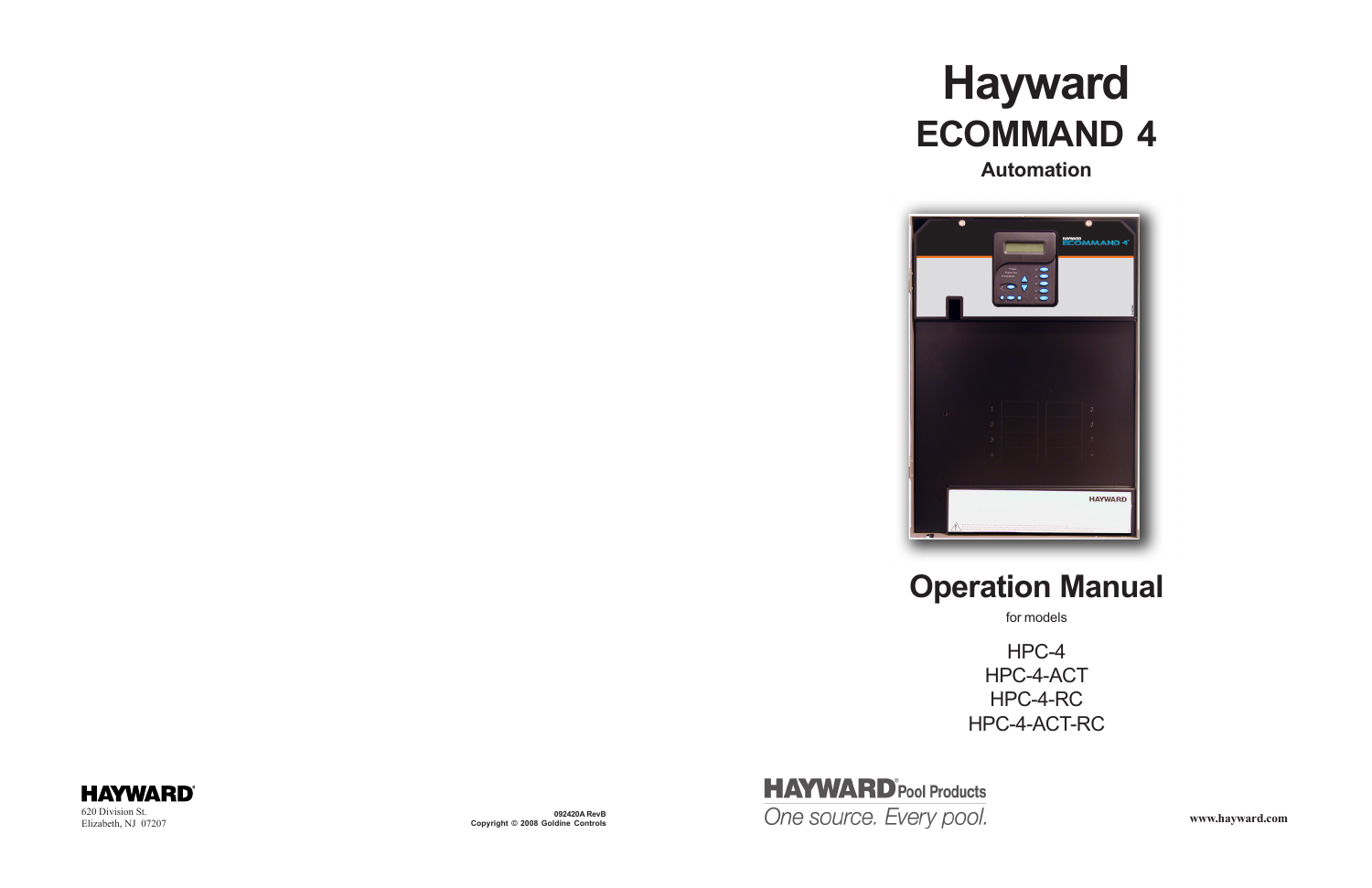# **IMPORTANT SAFETY INSTRUCTIONS**

When using this electrical equipment, basic safety precautions should always be followed, including the following:

- **•** READ AND FOLLOW ALL INSTRUCTIONS
- **•** ! **WARNING: Disconnect all AC power during installation.**
- **•** ! **WARNING: Water in excess of 100 degrees Fahrenheit may be hazardous to your health.**
- **•** ! **WARNING: To reduce the risk of injury, do not permit children to use this product unless they are closely supervised at all times.**
- **•** A green colored terminal marked "Earth Ground" is located inside the wiring compartment. To reduce the risk of electric shock, this terminal must be connected to the grounding means provided in the electric supply service panel with a continuous copper wire equivalent in size to the circuit conductors supplying the equipment.
- **•** A wire connector is provided on this unit to connect a minimum 8 AWG (8.4 mm2) solid copper conductor between this unit and any metal equipment, metal enclosures of electrical equipment, metal water pipe, or conduit within 5 feet (1.5m) of the unit, to connect the equipment assembly or spa to a circuit protected by a ground-fault circuit-interrupter.
- **•** One bonding lug for US models (two for Canadian models) is provided on the external surface. To reduce the risk of electric shock, connect the local common bonding grid in the area of the swimming pool, spa, or hot tub to these terminals with an insulated or bare copper conductor not smaller than 8 AWG US / 6 AWG Canada.
- **•** All field installed metal components such as rails, ladders, drains, or other similar hardware within 3 meters of the pool, spa or hot tub shall be bonded to the equipment grounding bus with copper conductors not smaller than 8 AWG US / 6 AWG Canada.
- **•** SAVE THESE INSTRUCTIONS

The express limited warranty above constitutes the entire warranty of Hayward Pool Products with respect to its products and is in lieu of all other warranties expressed or implied, including warranties of merchantability or fitness for a particular purpose. In no event shall Hayward Pool products be responsible for any consequential, special or incidental damages of any nature. Some states do not allow a limitation on how long an implied warranty lasts, or the exclusion of incidental or consequential damages, so the above limitation may not apply to you. This warranty gives you specific legal rights, and you may also have other rights, which vary from state to state.

**LIMITED WARRANTY (effective 03/01/12)** Hayward warrants its Pro Logic, OnCommand and E-Command pool automation products as well as its Aqua Rite, Aqua Rite Pro, Aqua Plus and SwimPure chlorination products to be free of defects in materials and workmanship, under normal use and service, for a period of three (3) years. Hayward also warrants its Aqua Trol chlorination products to be free of defects in materials and workmanship, under normal use and service for a period of one (1) year. These warranties are applicable from the initial date of purchase on private residential swimming pools in the US and Canada. Installations of product for use on commercial pools in the US and Canada is covered for a period of one (1) year for defects in materials and workmanship. Hayward warrants all accessories and replacement parts for the above-identified pool automation and chlorination products for a period of one (1) year. Accessories also include remotes, actuators, base stations, temperature sensors, flow switches and chemistry probes. Each of these warranties is not transferable and applies only to the original owner.

Hayward shall not be responsible for cartage, removal, repair or installation labor or any other such costs incurred in obtaining warranty replacements or repair.

Proof of purchase is required for warranty service. If written proof of purchase is not provided, the manufacturing date code will be the sole determinant of the date of installation of the product. To obtain warranty service or repair, please contact the place of purchase or the nearest Hayward authorized warranty service center. For more information on authorized service centers please contact the Hayward Technical Service Support Center (61 Whitecap Road, North Kingstown RI, 02852) or visit the Hayward web site at www.hayward.com.

### **WARRANTY EXCLUSIONS**:

1. Material supplied or workmanship performed by others in process of installation.

2. Damage resulting from improper installation including installation on pools larger than the product rating.

3. Problems resulting from failure to install, operate or maintain the product(s) in accordance with the

4. Problems resulting from failure to maintain pool water chemistry in accordance with the recommendations

5. Problems resulting from tampering, accident, abuse, negligence, unauthorized repairs or alternations, fire, flood, lightning, freezing, external water, degradation of natural stone used in or immediately adjacent to a

- 
- recommendations contained in the owners manual(s).
- in the owners manual(s).
- pool or spa, war or acts of God.
- product will void the warranty for that product.

6. Use of a non-genuine Hayward replacement salt chlorination cell on any Hayward automation or chlorination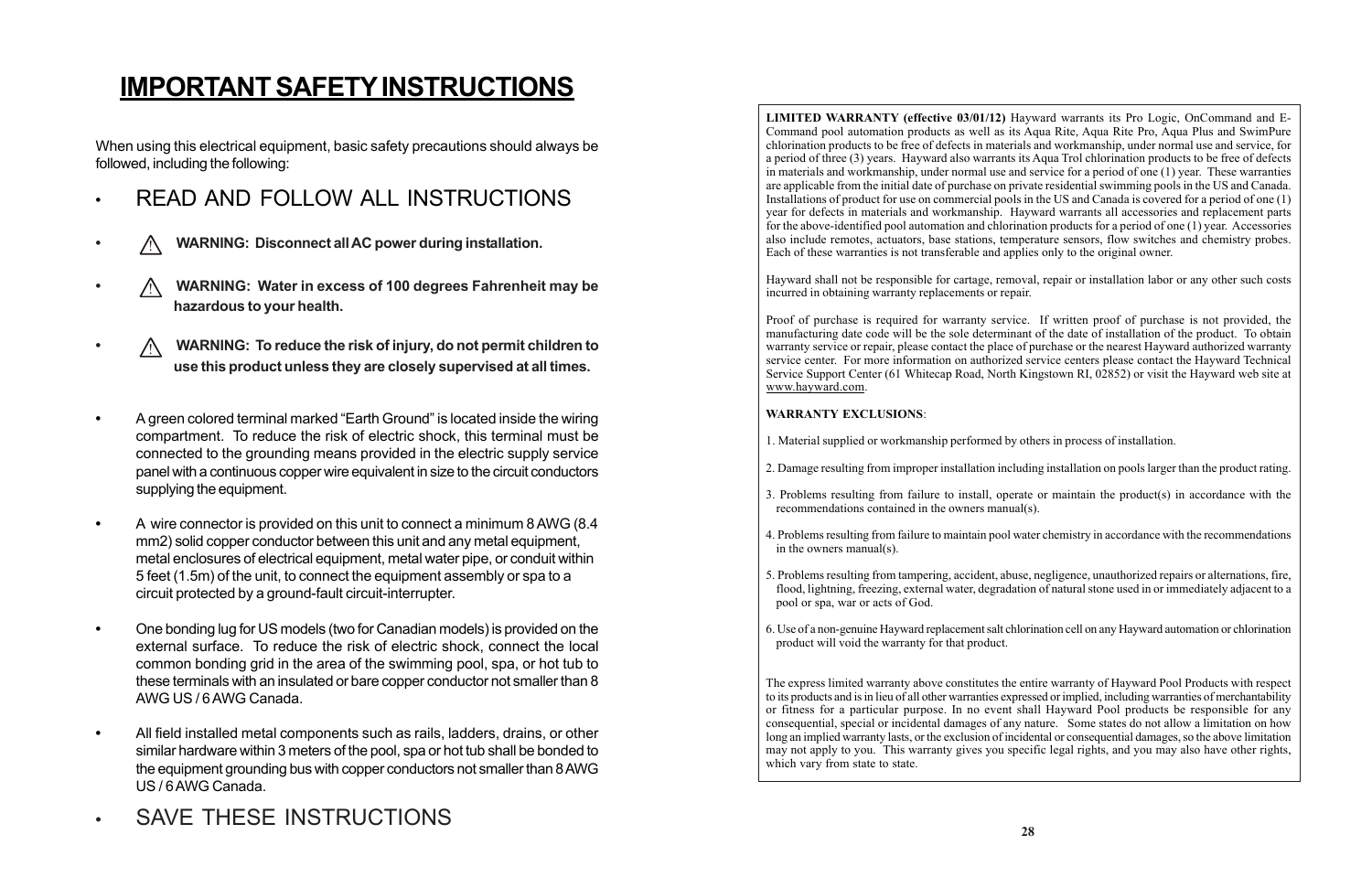# **Table of Contents**

| <b>System Overview</b>        | $\mathbf 1$     |
|-------------------------------|-----------------|
|                               |                 |
| <b>Manual System</b>          | $\overline{2}$  |
| <b>Operation</b>              |                 |
|                               | 3               |
|                               | 3               |
| <b>Automatic System</b>       | $\overline{4}$  |
| <b>Operation</b>              | 5               |
| (Programming)                 | $6\phantom{1}6$ |
|                               | 10              |
|                               | 13              |
| <b>Quick "How To"</b>         |                 |
| <b>Guide</b>                  |                 |
|                               |                 |
|                               |                 |
|                               |                 |
|                               |                 |
|                               |                 |
|                               |                 |
| <b>Troubleshooting &amp;</b>  |                 |
| <b>Diagnostic Information</b> |                 |
|                               |                 |
|                               |                 |
|                               |                 |
|                               |                 |
| <b>Warranty</b>               |                 |
|                               |                 |

27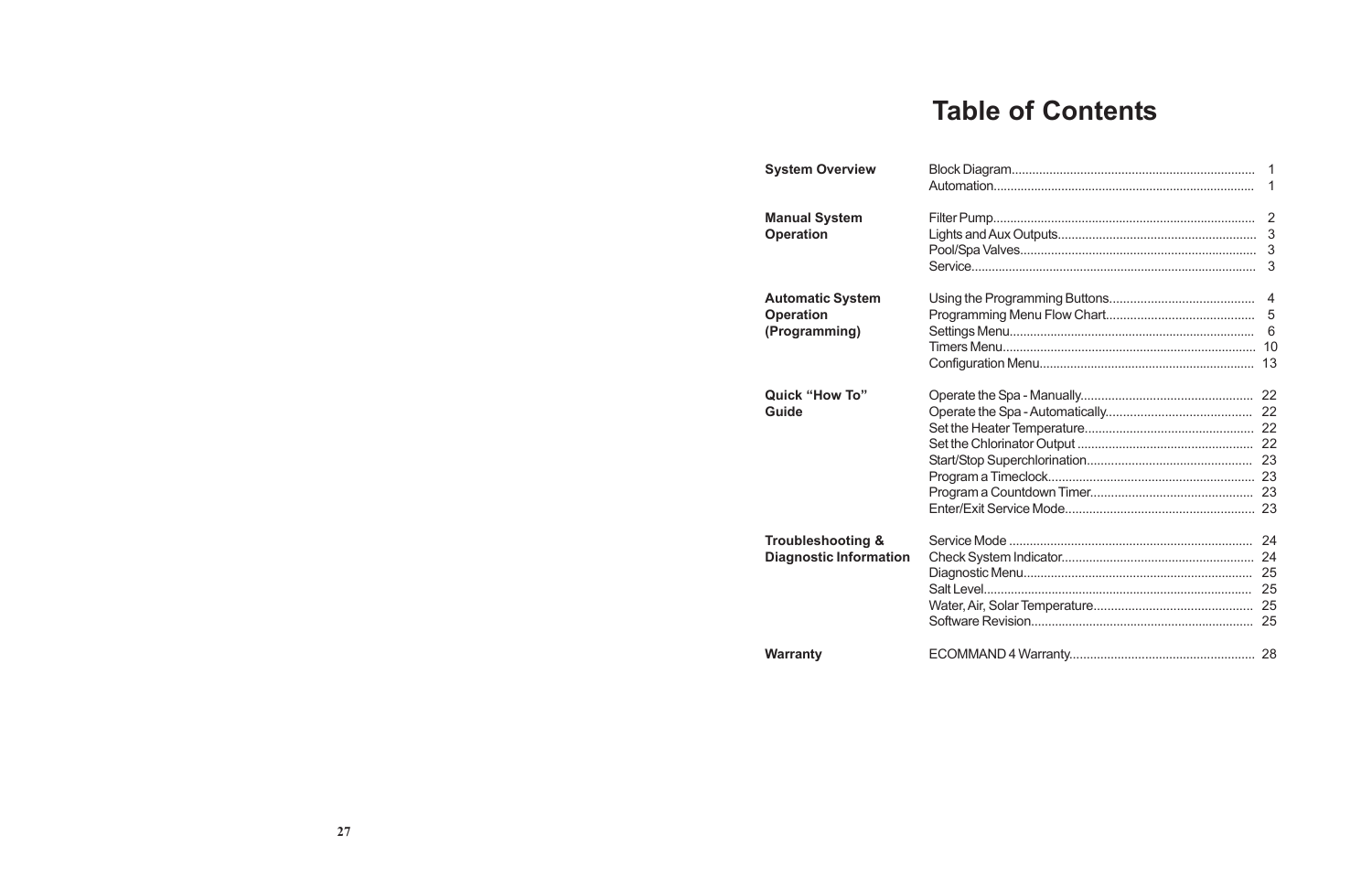## **System Overview**

The ECOMMAND 4 is a multifunction pool controller used to fully manage your pool/spa system. The ECOMMAND 4 can control pumps, valves, lighting, heaters, and chlorination. Although the ECOMMAND 4 is easy to use, it is important to completely read through this operating manual before attempting to operate the control.

NOTE: This manual assumes that the ECOMMAND 4 has been wired and configured according to the Installation Manual. Aspects of the ECOMMAND 4 that pertain to system setup are not covered in this manual.

### **Automation**

The ECOMMAND 4 can control up to 4 high voltage (120/240V) pieces of equipment, up to 3 automatic valve actuators, and a conventional and solar heater. Both manual and automatic (programmed) operation are available. All of the control functions are programmed at the unit's display/keypad. Although the ECOMMAND 4 has no built-in chlorinator feature, it can control an external Goldline Aqua Rite or Hayward Swimpure chlorinator.

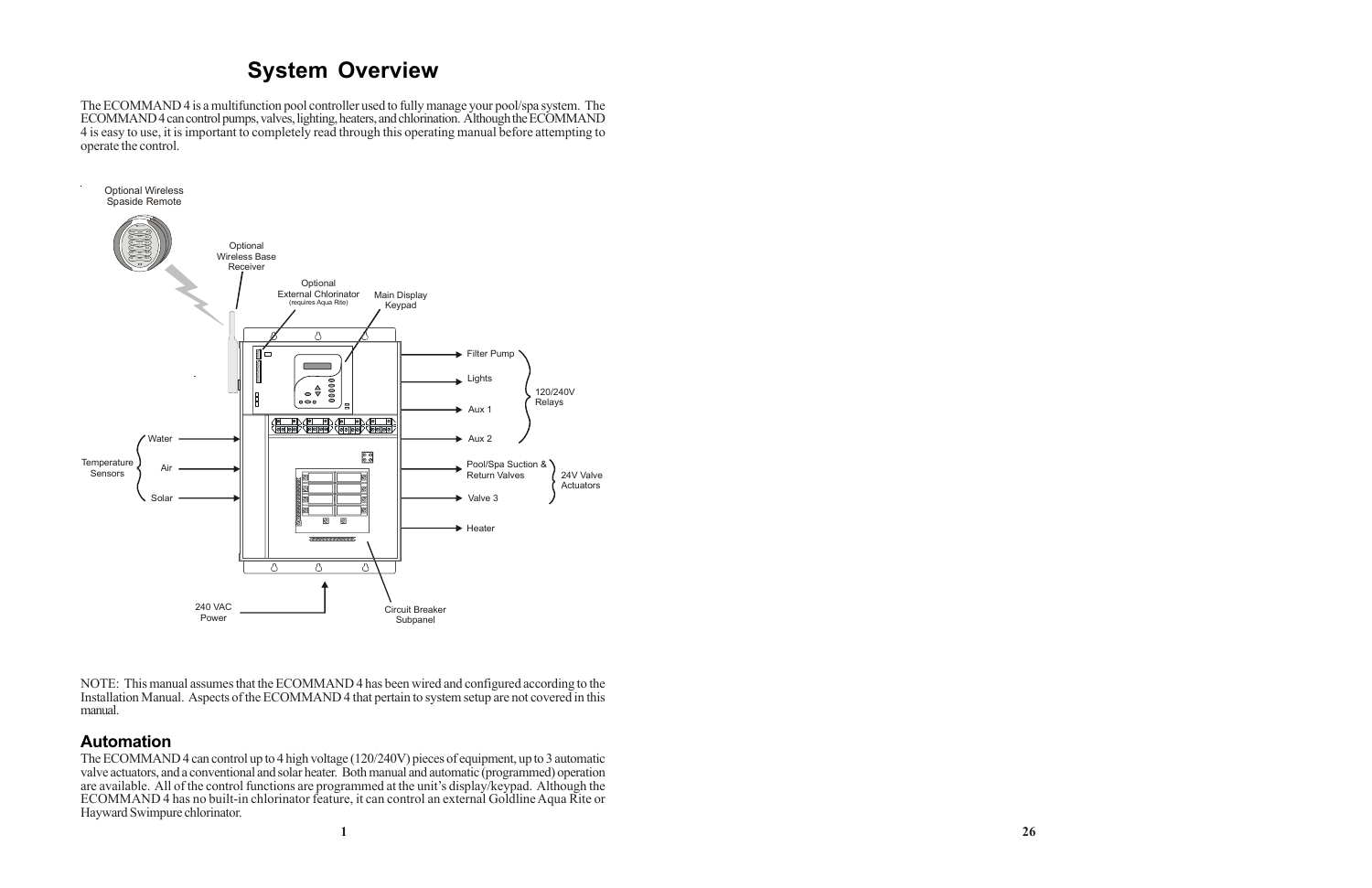Turn the power on at the main panel and turn the ECOMMAND 4 control power circuit breaker on. The keypad will show the default display. The default display alternates between the day/time, air and pool (or spa) temperature. Under certain circumstances, additional displays may be added to the default menu to inform you about system operation. Refer to the Programming Menu Flowchart on page 5 to view all possible displays. The ECOMMAND 4 will automatically scroll through all of the available default menu displays or you can press " $\leq$ " or " $\geq$ " to manually scroll.

## **Manual System Operation**

While the main objective of the ECOMMAND 4 is to automate the operation of your pool/spa system, there may be certain times when you want to override the automatic operation and control the equipment manually. To operate the pool equipment manually while keeping the automation active, perform the following procedures. Note that if you turn a relay on manually, it will remain on until either you turn it off manually, or the next time the programmed automatic operation would normally turn that relay off. Example: the filter pump is programmed to run from 9:00A to 5:00P daily. If you turn the filter pump on manually at 8:00PM, it will run continuously until the next day at 5:00PM at which time it will turn off and follow the normal program from then on. Manually turning off a relay works in a similar fashion.

*Two Speed or Variable Speed Filter Pump:* If the pump is currently off, simply press the "FILTER" button to turn on high speed operation of the filter pump. The "Filter" LED will illuminate continuously. Pressing the "FILTER" button again will switch to low speed operation and the "FILTER" LED will flash.

## **Filter Pump**

### $+$  No function *If external chlorination is used*

*Single Speed Filter Pump:* If the pump is currently off, press the FILTER button to turn on the pump. Pressing the FILTER button again will turn off the pump. However, if there is a heater in the system, and it is operating, and the "Heater Cooldown" feature is enabled (Configuration Menu) then: when you press the FILTER button to turn off the filter, only the heater will turn off, the Filter LED will flash and the display will indicate "Heater Cooldown". At this point the filter pump will automatically turn off after 5 minutes of heater cooldown operation. If you want to override the heater cooldown, simply press the FILTER button again to turn off the filter pump.



- $\div$  No function
- Move to previous/next menu item
- $+-$  No function
- Move to previous/next menu item
- $+$  No function
- Move to previous/next menu item
- $+-$  No function
- Move to previous/next menu item
- $+-$  No function
- Move to previous/next menu item

## **Diagnostic Menu**

To enter the Diagnostic Menu, press the "Menu" button repeatedly until the display shows "Diagnostic Menu". At this point, you can use either the "<" or ">" buttons to scroll through the various menu items which are described below:

| Salt Level |  |
|------------|--|
| 3200PPM    |  |

### K> Move to previous/next menu item

Salt level of the pool is 3200. This is measured by the Goldline Aqua Rite or Hayward Swimpure when external chlorination is used.

*This display will be shown only if external chlorination is used and requires a Aqua Rite or Swimpure chlorine generator.* For the chlorinator to be operating, several other things must be happening: the filter pump must be running, the flow switch must be detecting flow, the chlorinator setting must be set greater than 0%, the water temperature at the cell must be between 50ºF and 140ºF, and the salt level must be within the operating range. If any of these conditions are not met, the chlorinator diagnostic display will tell you the reason. It's possible to have more than one reason, in which case after you rectify what was displayed the first time, a second display will appear.

Possible error messages are:

- PCB Error
- Low Salt/Amps/Minerals
- High Salt/Amps/Minerals
- Test Salt Level (Test Minerals)

Refer to the Aqua Rite or Swimpure manual to correct error.

Short circuit

| <b>Water Sensor</b><br>Open circuit    | $\leftarrow$ No function<br><> Move to previous/next menu item |
|----------------------------------------|----------------------------------------------------------------|
| Air Sensor<br>$Q\Delta$ <sup>O</sup> F | $\leftarrow$ No function<br><> Move to previous/next menu item |
| Solar Sensor                           | $+$ No function                                                |

Move to previous/next menu item

If the sensor appears to operating properly, then the temperature will be displayed. If this temperature is not correct then check the placement of the sensor. If the problem is not placement related, then the sensor will, most likely, require replacement. If the display is "Open Circuit" or "Short Circuit" then check the wiring to the sensor and also make sure that the wires are secure in the terminal block in the ECOMMAND 4 main unit.

Main Software Revision 2.40 Display Software Revision 3.12

Filter VSC Software r1.00 RF Base Software

Filter Bridge Software r1.00

r1.20 ID:1234

*Available displays depend on configuration.* If you call the Hayward/Goldline Technical Service Dept. for assistance, they may ask for the software revisions of both the main unit and each of the display/keypads or other devices that are attached to the system. Note that it is possible that different display/keypads have different software revision levels. For this reason, it is advisable to check this diagnostic menu item on every display.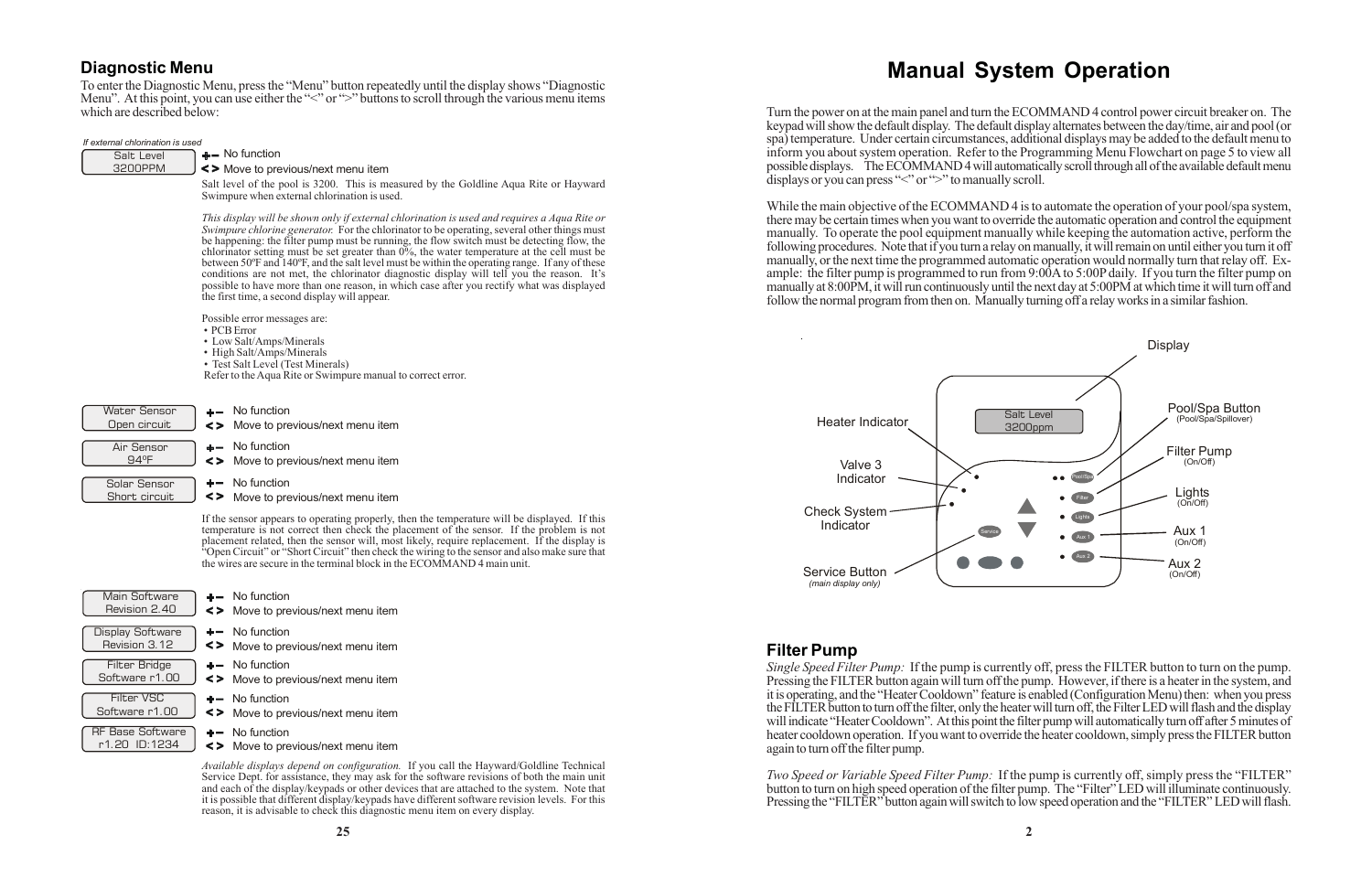Note that if the pump has been off for more than 30 seconds, it will run at high(est) speed for 3 minutes regardless of selection. This high speed operation helps allow the pump to prime and establish normal water flow.

*Freeze Protection:* This function protects the pool, plumbing, and equipment against freeze damage. If Freeze Protection is enabled and the AIR temperature sensor falls below the preset freeze protection temperature (see Filter Configuration), the ECOMMAND 4 will turn on the filter pump to circulate the water.

## **Lights, Aux1 and Aux2 Outputs**

*Standard Relay:* Manual operation of all 3 relays is identical. Assuming that the relay is currently off, simply press the appropriate button to turn on the relay. If the relay does not turn on, it probably is due to the "interlock" feature (which was set up in the Configuration Menu) being activated that requires the filter pump to be running and the valves to be in the pool-only position. This protects pumps and other equipment from possible damage. If the controlled output is on, pressing the appropriate button again will turn off the relay. Manual turn off is disabled if the "Freeze Protection" feature is enabled and the air temperature is less than the selected freeze temperature threshold.

*Dimmer Relay:* If Lights or an Aux output is configured as a dimmer, pressing the corresponding button will generate a temporary display which shows the dimmer output level (Off - On 100%). Pushing the "+" or "-" button changes the level in increments of 20%. When the desired output level is displayed, press the corresponding button again to turn off the display and return to normal operation. When the Lights or Aux output comes on again (either manually or automatically), the dimmer output level will be the same as the last time that it was set.

## **Pool/Spa Valves**

*Pool-only or spa-only systems:* The POOL/SPA button has no function.

Pressing the SERVICE button again, will return the ECOMMAND 4 to normal (automatic) operation. See Troubleshooting/Diagnostic Information (page 23) for more information about the service modes.

*Pool and Spa systems without spa spillover:* In pool-only mode, the left LED next to the POOL/SPA button is illuminated. Pressing the POOL/SPA button will switch the ECOMMAND 4 to spa-only operation (right LED illuminated). Pressing the POOL/SPA button again will switch back to pool-only. Note that the filter pump will turn off while the pool/spa valves are turning.

*Pool and Spa systems with spa spillover:* In pool-only mode, the left LED next to the POOL/SPA button is illuminated. Pressing the POOL/SPA button will switch the ECOMMAND 4 to spa-only operation (right LED illuminated). Pressing the POOL/SPA button again will switch to spa spillover operation (both LED's illuminated). Pressing the POOL/SPA button again will switch back to pool-only. Note that the filter pump will turn off while the pool/spa valves are turning.

## **Service**

The main unit keypad has a SERVICE key. This button is used primarily during servicing of the pool equipment. If you want to completely disable the automatic operation and operate the system manually, you can put the system into Service or Service-Timed mode by pressing the SERVICE button. Pressing the SERVICE button once will switch the system into service mode which means that all automatic functions are disabled, and the remote display/keypads are disabled (except for manual turn off for emergencies). The red SERVICE LED will be illuminated and the ECOMMAND 4 will remain in this mode of operation until manually taken out of service mode.

Pressing the SERVICE button again will cause the ECOMMAND 4 to switch to service-timed mode which is very similar to service mode, except that the ECOMMAND 4 will automatically return to normal operation after 3 hours. During service timed operation, the "Service" LED will flash and the time remaining will be displayed on the remote display/keypad(s).

# **Troubleshooting and Diagnostic Information**

The ECOMMAND 4 provides 2 different tools to aid in troubleshooting any problems that may occur in your pool and/or spa system. The Service mode will allow you to disable automatic operation and manually control most of the equipment (the heater and general purpose Valve3 output are the exceptions). The Diagnostic Menu will provide some detailed information regarding system operation.

While both of the features are primarily intended for the use of the professional service technician, their function is fully explained below. .

## **Service Mode**

The main unit keypad has a SERVICE button that is used primarily during servicing of the pool equipment.

If you want to completely disable the automatic operation and operate the system manually, you can put the system into Service or Service-Timed mode by pressing the "Service" button. Pressing the "SER-VICE" button once will switch the system into service mode which means that all automatic functions are disabled, the optional remote display/keypads are disabled (except for manual turn off for emergencies). The outputs can be manually controlled by pressing the buttons on the local display/keypad. The red "SERVICE" LED will be illuminated and the ECOMMAND 4 will remain in this mode of operation until manually taken out of service mode.

Pressing the "SERVICE" button again will cause the ECOMMAND 4 to switch to service-timed mode which is very similar to service mode, except that the ECOMMAND 4 will automatically return to normal operation after 3 hours. During service timed operation, the "SERVICE" LED will flash and the time remaining will be displayed on the remote display/keypad(s).

Pressing the "SERVICE" button again, will return the ECOMMAND 4 to normal (automatic) operation.

## **Check System Indicator**

The "CHECK SYSTEM" LED will alert you when the ECOMMAND 4 detects any of the following conditions that are abnormal and require attention for optimal operation of your pool. Press "<" or ">" to view all of the existing "Check System" conditions.

• **Air sensor -**- If the freeze protection feature is enabled (Configuration Menu/ Filter Config.) and the air

• **External Chlorinator Comm Error** -- If the external chlorinator is enabled and the Aqua Rite or

- **Water Sensor** -- If the water sensor is either an open or short circuit.
- sensor is either an open or short circuit.
- **Solar Sensor -** If the solar sensor is either an open or short circuit.
- Swimpure is not responding.
- responding.
- responding.
- and error. x is the same decimal error displayed by the VSC itself.

• **Pool Bridge Comm** -- If variable speed is selected for the Pool Filter and the VSC interface is not

• **Pool VSC Comm** -- If variable speed is selected for the Pool Filter and the Hayward VSC is not

• **Pool VSC Err: x** -- If variable speed is selected for the Pool Filter and the Hayward VSC is indicating

For helpful troubleshooting information on any of these issues, go to the Diagnostic Menu and then scroll through the various items until you see the cause for the "CHECK SYSTEM" LED being illuminated.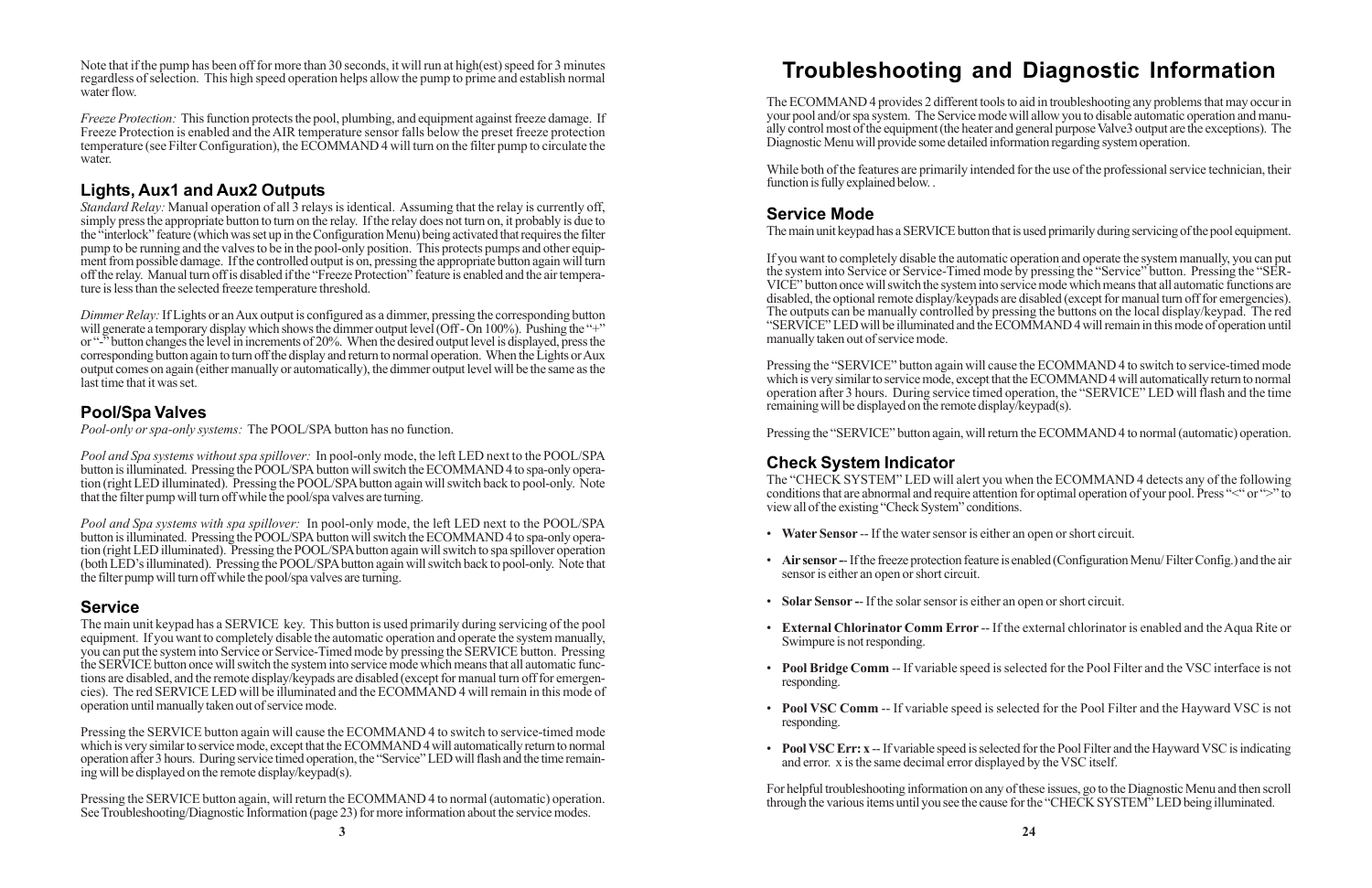# **Automatic System Operation**

The ECOMMAND 4 controls most of your pool equipment automatically in order to minimize the time spent working on your pool. Most of the pool equipment can be programmed to operate on a timeclock basis. In addition, the desired pool and spa temperatures can be programmed. This section will guide you on how to program the automatic operation for each function.

The programming of automatic functions can be performed at either the main display/keypad located at the pool equipment pad or the in-home remote display/keypad.

## **Using the programming buttons**

There are 5 buttons on each keypad that are used for programming (refer to diagram).

There are 4 steps to programming any function:

1. Menu Press the "MENU" button to get to the desired menu. Multiple pushes of the button will rotate through all 6 menus and return to the starting point.



> Press either key to scroll through the various items in the selected menu. Multiple pushes of the button will rotate through all menu items and return to the starting point. Only menu items that are applicable to your pool will appear. (Example: if you don't have a spa, then no spa related menu items will appear).

- 1. Press the "MENU" button repeatedly until "Timers Menu" is displayed.
- 2. Press the ">" button repeatedly until "xxx—all" or "xxx—wkend" (where xxx is the parameter that you want to program) is displayed.
- 3. Use the "+" and "-" buttons to set the desired start time, then press ">" to switch to the off time. Use the "+" and "-" buttons to adjust the off time. If you are setting the "weekend" timeclock, press ">" to go to the "weekday" settings.

3. Once a menu item has been selected above, the current setting/selection will appear (flashing) on the display. Use the "+" and/or "-" keys to change this selection. Sometimes "+" and "-" will adjust a value up or down (example: heater temperature setting or timeclock on/off time). In this case, pushing the "+" or "-" will change the value by one increment and holding the  $4^{\circ}$  or  $4^{\circ}$  button in for more than one second will make the values auto scroll. In other cases, the "+" and "-" may toggle between 2 options (example: turning superchlorination ON or OFF).

- 1. Press the "MENU" button repeatedly until "Timers Menu" is displayed.
- 2. Press the ">" button repeatedly until the "xxx—Timer" (where xxx is the parameter that you want to program) is displayed.
- 3. Use the  $``+"$  and "-" buttons to set the desired timer period.

> Menu After you have adjusted the item to the desired value, simply move on to the next menu item to "lock in" your new setting. The ECOMMAND 4 memory will maintain the setting, even if power is removed for an extended period.



4.  $\Leftrightarrow$   $\triangleright$ 





Select Items from a Menu "<" and ">" Buttons

## **Start/Stop Superchlorination (for external chlorinator)**

- 1. Press the "MENU" button repeatedly until "Settings Menu" is displayed.
- 2. Press the ">" button repeatedly until "Super Chlorinate" is displayed.
- 3. The display will show whether superchlorination is "on" or "off".
- 4. Press "+" or "-" to toggle between "on" and "off".

*Note: Once started, superchlorination will run for the programmed number of hours (Timers Menu/Super Chlorinate Hours) or until you manually turn it off. Superchlorination may be temporarily interrupted for a programmed spa operation.*

## **Program a Timeclock**

*Note: During the programmed time, there may be other automatic or manual operations that prevent the relay/valve from operating—see a more detailed discussion under Automatic System Operation/Timers Menu/Aux Timeclock or in Troubleshooting/Diagnostic Information.*

## **Program a Countdown Timer**

*Note: A setting of 0:00 will display as "manual on/off". The countdown automatic turn off function is disabled but manual operation is still permitted. There may be other automatic or manual operations that prevent the relay/valve from operating—see a more detailed discussion under Automatic System Operation/Timers Menu/Aux Timeclock or in Troubleshooting/Diagnostic Information.*

## **Enter/Exit Service (or Service—Timed) Mode**

- 1. Go to ECOMMAND 4 main unit (normally mounted near the pool equipment).
- 2. Pressing the "Service" button rotates through normal operation (red LED off), service mode (red LED on continuously) and service-timed mode (red LED flashing).

*Note: This operation can only be performed at the main ECOMMAND 4 unit. Both "Service" and "Service-Timed" disable all automatic programmed operations and allow manual operation from the main unit only. The buttons on the remote display/ keypads will still be able to turn equipment off in case of an emergency, but will not turn any equipment on. If the system is in "Serviced-Timed" it will automatically switch back to normal operation at the end of the 3 hour time period.*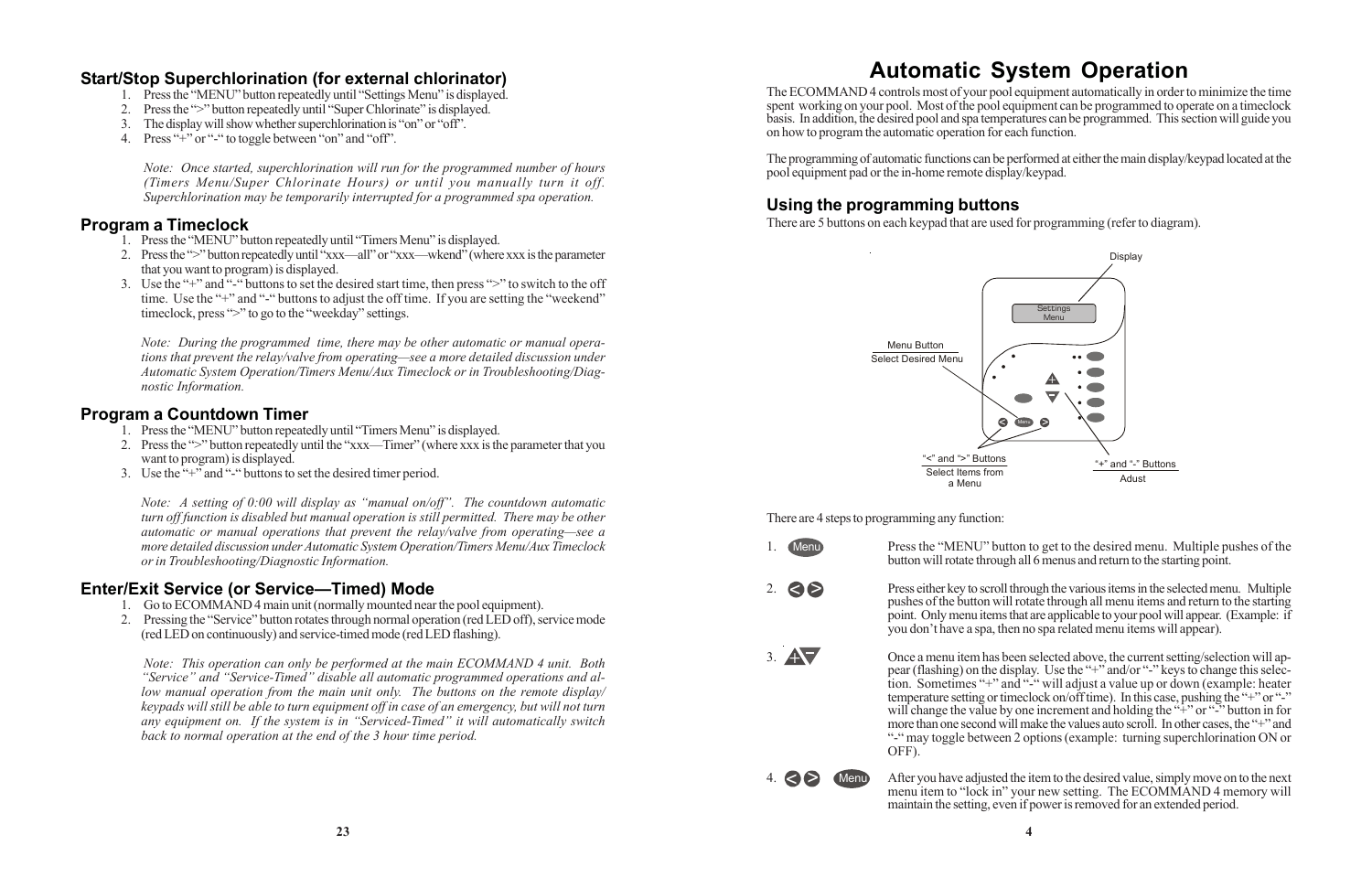## **Programming Menu Flowchart**

The ECOMMAND 4's five menus have many items that allow you to customize the operation of your pool/spa equipment. The chart below shows the ECOMMAND 4's menus as well as each menu's specific settings.

## **Quick "How To" Guide**

**Operate the Spa—Manually**

1. Press the "Pool/Spa" button to go to "spa-only" operation (right LED illuminated). In some

- 1. Press the "MENU" button repeatedly until "Timers Menu" is displayed.
- 
- timeclock, press ">" to go to the "weekday" settings.

2. Press the ">" button repeatedly until the "Spa—all" or "Spa—wkend" is displayed. 3. Use the "+" and "-" buttons to set the desired start time, then press ">" to switch to the off time. Use the "+" and "-" buttons to adjust the off time. If you are setting the "weekend"

3. If the spa is below the desired temperature, the heater will turn on automatically when the filter pump is on and the valves are in the spa-only position. If you have not already set the desired

- cases, this may take more than one press of the button.
- 2. If the filter pump is not already on, press the "FILTER" button to turn it on.
- temperature for the spa, see "Set Heater Temperature" below.
- appropriate button to turn on the jets/blower.

4. If the spa has a separate jet pump and or blower, determine if the jet pump/blower is controlled by Aux1 or Aux2 (it should be marked on the label inside the door). Then press the

## **Operate the Spa—Automatically**

*Note: During the programmed spa time, the valves will automatically switch to the "spa-only" position, the filter pump will turn on, and, if the spa is not up to the desired temperature, the heater will start. This operation is the highest priority and will take precedence over other automatically programmed operations. At the end of the spa period, the ECOMMAND 4 will return to its normally programmed operation state*.

## **Set the Heater Temperature (or turn heater permanently off)**

1. Press the "MENU" button repeatedly until "Settings Menu" is displayed.

2. Press the ">" button repeatedly until the "Spa Heater1" or "Pool Heater1" is displayed. 3. Press the "+" or "-" buttons repeatedly to adjust the temperature. If you adjust the temperature below 65ºF or above 104°F the display will indicate "off" and the heater will not operate

- 
- 
- regardless of temperature.

*Note: Separate temperatures for the pool and spa must be set. If the valves are in the pool-only or spa spillover positions, then the heater will use the pool setting. If the valves are in the spa-only position then the heater will operate according to the spa setting.*

## **Set the Chlorinator Output (for external chlorinator)**

- 1. Press the "MENU" button repeatedly until "Settings Menu" is displayed.
- 
- chlorinator will be off all the time.

2. Press the ">" button repeatedly until the "Spa Chlorinator" or "Pool Chlorinator" is displayed. 3. Press the "+" or "-" buttons repeatedly to adjust the setting. If you adjust the setting to 0% the

*Note: Separate chlorinator output levels for the pool and spa must be set. If the valves are in the pool-only or spa spillover positions, then the chlorinator will operate according the pool setting. If the valves are in the spa-only position then the chlorinator will operate according to the spa setting. The actual amount of chlorine introduced into the pool/spa is determined by: this output setting, the amount of time the filter pump is running, the water temperature, and the amount of salt in the water. Also see Start/Stop Superchlorination below.*

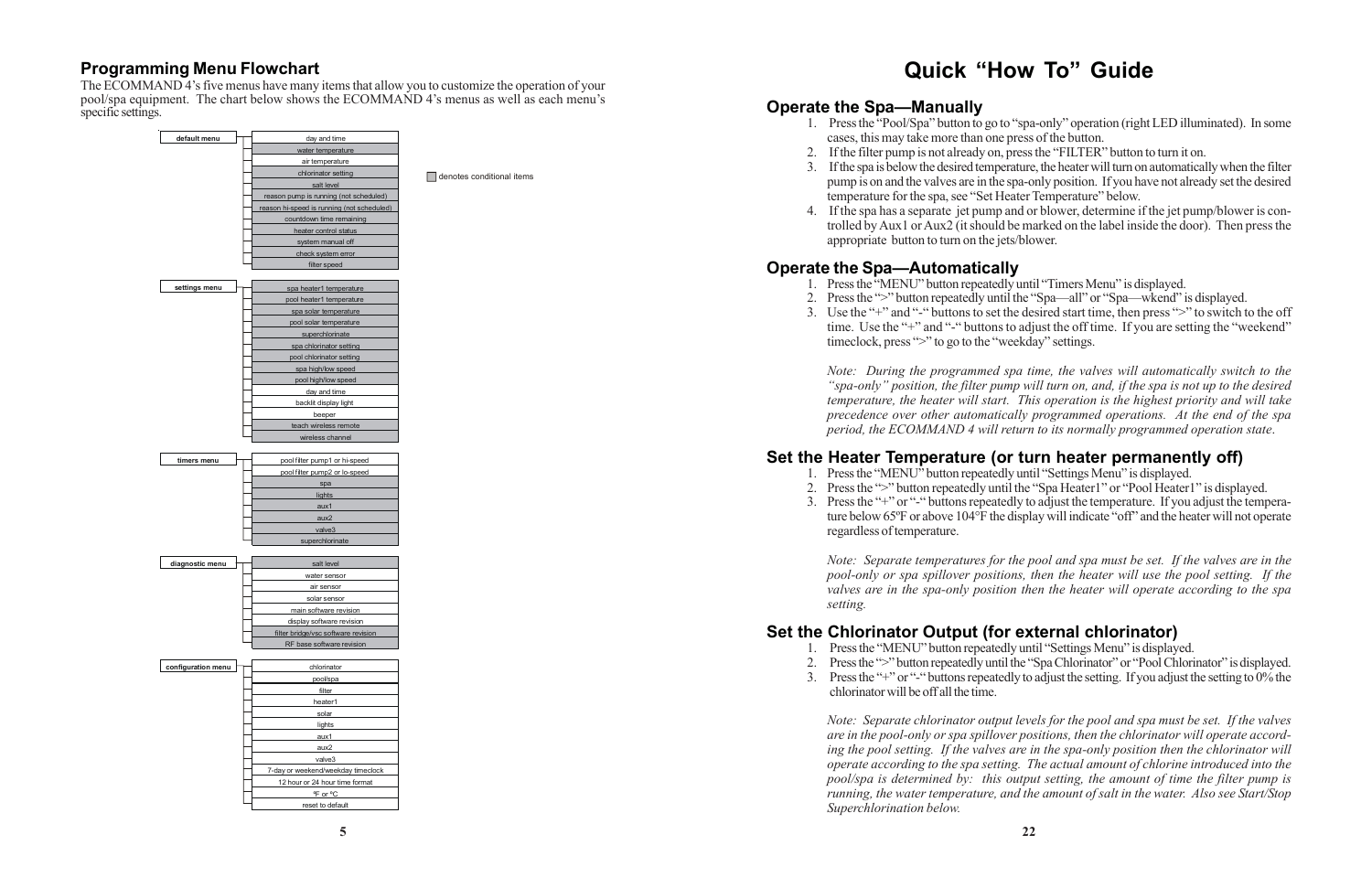y appear if the system has been setup for "spa only" or "pool ater control is enabled. The heater will turn on whenever the pool/spa valves are in the "spa only" position and the filter pump is running and the spa water temperature is less than the desired temperature setting. If you have both solar heat and a conventional heater and the solar priority option is selected (Configuration Menu), then the conventional heater will only operate when solar heat is NOT available.

 $+$  Adjust the desired spa temperature (Off, 65°F, 66°F, ...103°F, 104°F, Off) Move to previous/next menu item

The spa solar setting will only appear if the system has been setup for "spa only" or "pool and spa" operation and the solar control is enabled. The solar system will turn on whenever the pool/spa valves are in the "spa only" position and the filter pump is running and the spa water temperature is less than the desired temperature setting and solar heat is available.

Off

Pool Heater1  $\div$  Adjust the desired pool temperature (Off, 65°F, 66°F, ...103°F, 104°F, Off) Move to previous/next menu item

| The Default Menu is a series of informative disp.<br>automatically switch to the default menu when no ke<br>through each display.                                                                                                                                               |
|---------------------------------------------------------------------------------------------------------------------------------------------------------------------------------------------------------------------------------------------------------------------------------|
| The Settings Menu and the Timers Menu are the mer<br>of your pool. The Configuration Menu is used when<br>connected to each output and the operational logic the<br>"locked" and should only be used by a pool profess<br>included in both the Operation and the Installation N |
| The "Diagnostic Menu" is primarily intended for the<br>about the system operation that are helpful in trouble                                                                                                                                                                   |
| <b>Settings Menu</b><br>The Settings Menu allows you to set all system oper.<br>timers which are part of the Timers Menu.                                                                                                                                                       |
| $+$ - Adjust the desired spa<br>Spa Heater1<br>Off<br><> Move to previous/next                                                                                                                                                                                                  |
| The spa heater setting will only<br>and spa" operation and the hea<br>nool/sna valves are in the "sni                                                                                                                                                                           |
|                                                                                                                                                                                                                                                                                 |

The pool heater setting will only appear if the system has been setup for "pool only" or "pool and spa" operation and the heater control is enabled. The heater will turn on whenever the pool/spa valves are in the "pool only" or "spa spillover" position and the filter pump is running and the pool water temperature is less than the desired temperature setting. If you have both solar heat and a conventional heater and the solar priority option is selected (Configuration Menu), then the conventional heater will only operate when solar heat is NOT available.

Spa Solar 102°F

lays with nothing to set. The ECOMMAND 4 will eys have been pressed for 2 minutes and will then scroll

nus you will be using most often to adjust the operation on the system is installed and defines what equipment is hat will control the equipment. This menu is normally sional. Details regarding the Configuration menu are Manual.

service technician and contains information and details leshooting, if problems occur.

rating parameters except the timeclock and countdown

temperature (Off, 65°F, 66°F, ...103°F, 104°F, Off) menu item

Use this function to erase all previous system configuration and reset all configuration parameters back to the factory default values. This function is NOT reversible--be careful.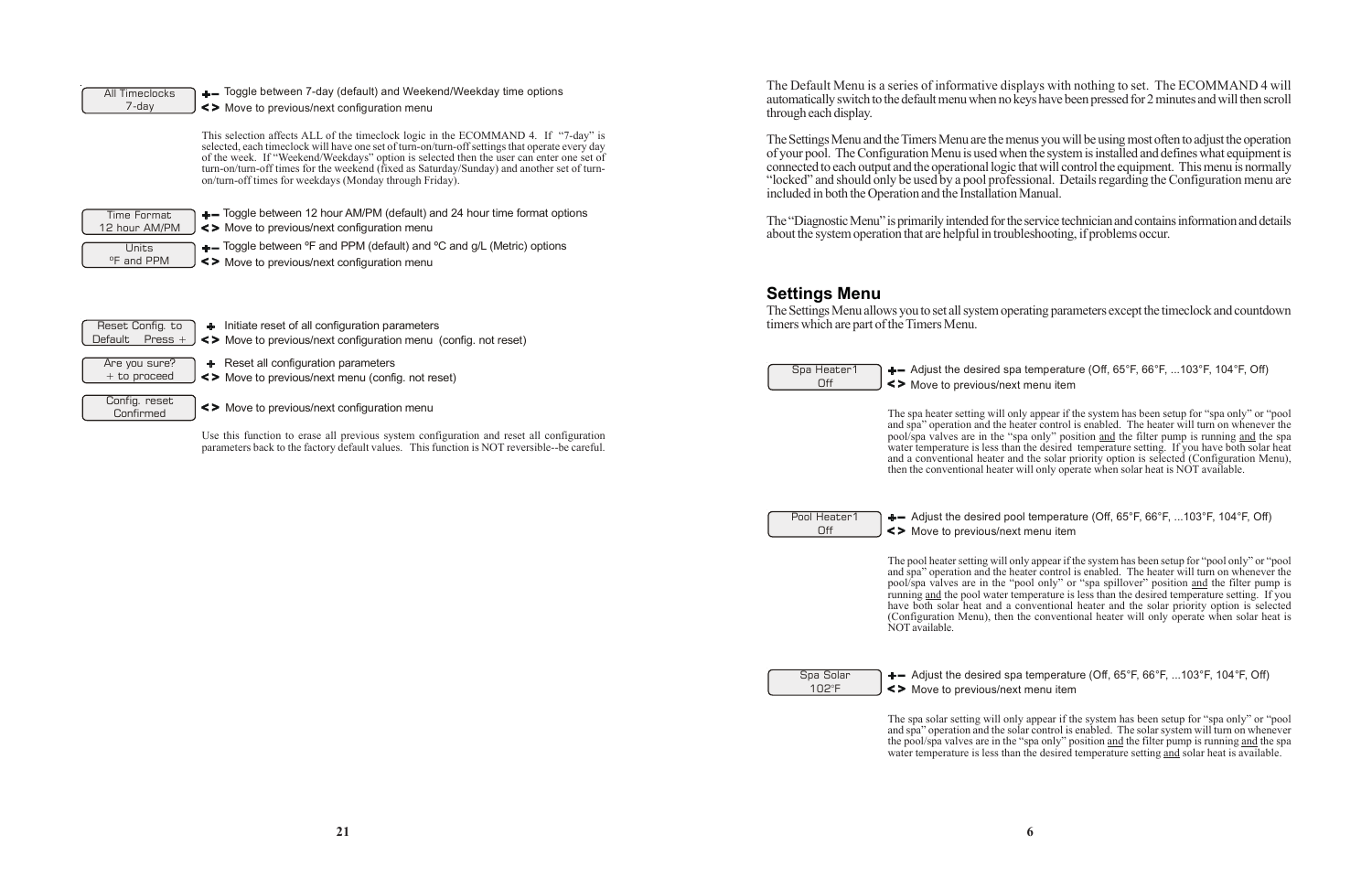lve3 options next configuration menu

Fimeclock (default), Solar, In-floor Cleaner, Lights, 2014 u item

nabled and Disabled (default) Valve3 Interlock u item

nabled and Disabled (default) Valve3 Freeze next configuration menu

Settings Menu (default) and the desired pump speed s/next configuration menu

valve turns on/off at the times set for the valve3 timeclock in the ions Manual).

*S* when the filter pump is running and solar heat is available and the sired temperature setting. Solar heating must be enabled in the roper operation to occur.

*Indeer* switches the water returning to the pool between the in-floor urn jets which facilitate efficient surface skimming. The valve will er for the first half of each clock hour and then switch to the jets/ of the hour.

operates whenever the Filter relay is on.

 $\alpha$  operates whenever the Lights relay is on.

operates whenever the Aux1 relay is on.

operates whenever the Aux2 relay is on.

will override the function (timeclock or in-floor cleaner) selected off when: the filter pump is off, first 3 minutes of filter pump np to prime and get water flowing), or for the first 3 minutes after in the solar panels to be purged). Interlock is not available for solar

### ection

This setting will appear if "pool only" is **not** selected and variable speed filter pump is enabled. This setting determines the speed of the pump during high speed spa operation. This value can be set from 20% to "Highest Speed" in 5% increments. "Highest Speed" is default.

This function protects the pool and plumbed equipment against freeze damage. If Freeze Protection is enabled and the AIR temperature falls sensor falls below the selected freeze  $t \in ECOMMAND$  4 will turn on the valve to allow circulation of the only enables operation of the valve3 output during freeze-see the mu to enable freeze protection for the main circulation system.

| Pool Solar              | $+$ - Adjust the desired pool temperature (Off, 65°F, 66°F, 103°F, 104°F, Off)                                                                                                                        |                                                                                                 |
|-------------------------|-------------------------------------------------------------------------------------------------------------------------------------------------------------------------------------------------------|-------------------------------------------------------------------------------------------------|
| $88^\circ F$            | <> Move to previous/next menu item                                                                                                                                                                    | + Push to access Val<br>Valve3 Config.                                                          |
|                         | The pool solar setting will only appear if the system has been setup for "pool only" or "pool"                                                                                                        | $+$ to view/change<br><> Move to previous/n                                                     |
|                         | and spa" operation and the solar control is enabled. The solar system will turn on whenever                                                                                                           | + Rotates between T<br>Filter, Lights, Aux1<br>Valve3 Function                                  |
|                         | the pool/spa valves are in the "pool only" or "spa spillover" position and the filter pump is                                                                                                         | Solar<br><> Move to next menu                                                                   |
|                         | running and the pool water temperature is less than the desired temperature setting and solar<br>heat is available.                                                                                   |                                                                                                 |
|                         |                                                                                                                                                                                                       | for all functions except solar and super chlorinate<br>+- Toggle between En<br>Valve3 Interlock |
|                         |                                                                                                                                                                                                       | <b>Disabled</b><br><> Move to next menu                                                         |
|                         | Turn super chlorinate on or off                                                                                                                                                                       |                                                                                                 |
| Super Chlorinate<br>Off | $+ -$<br>$\leq$<br>Move to previous/next menu item                                                                                                                                                    | for all functions except super chlorinate<br>$+$ - Toggle between En<br>Valve3 Freeze           |
|                         |                                                                                                                                                                                                       | <b>Disabled</b><br><> Move to previous/n                                                        |
|                         |                                                                                                                                                                                                       |                                                                                                 |
|                         | This display only appears if the external chlorinator is enabled.                                                                                                                                     | only if filter pump is set to variable<br>and relay type is set to standard                     |
|                         | When you have an unusually high bather load, a large amount of rain, a cloudy water                                                                                                                   | Select between S<br>Valve3 Pump Spd<br>$+ -$                                                    |
|                         | condition, or any other condition that requires a large amount of chlorine to be introduced to                                                                                                        | Settings Menu<br>$\leq$<br>Move to previous                                                     |
|                         | the pool, activate the ECOMMAND 4 Super Chlorinate function. The ECOMMAND 4 will<br>turn on the filter pump, set the pool/spa valves to the correct position, and set the external                    |                                                                                                 |
|                         | chlorine generator to maximum output. The super chlorinate function will continue for the                                                                                                             | <b>Valve3 Function</b>                                                                          |
|                         | programmed number of hours (see Timers/Super Chlorinate Hours below) overriding the                                                                                                                   | Timeclock (default) – the v                                                                     |
|                         | normal filter pump timeclock settings. At the end of the super chlorinate period, the pool will<br>return to normal operation.                                                                        | Timers Menu (see Operati                                                                        |
|                         |                                                                                                                                                                                                       | $Solar$ – the valve operates                                                                    |
|                         | If you manually turn off the filter pump (using the FILTER button on any display/keypad),                                                                                                             | water is less than the desi                                                                     |
|                         | the super chlorinate function terminates. When you turn the filter pump back on, super<br>chlorinate will resume for the balance of the programmed number of hours.                                   | "Solar Config. menu for pr                                                                      |
|                         |                                                                                                                                                                                                       | In-Floor Cleaner - the val                                                                      |
|                         |                                                                                                                                                                                                       | cleaner and the normal retu                                                                     |
|                         |                                                                                                                                                                                                       | operate the in-floor cleane                                                                     |
| Spa Chlorinator         | Adjust the desired chlorinator output for spa (0,1,2,39,10,15,2095,100%)<br>$\bullet-$                                                                                                                | skimming for the last half                                                                      |
| 3%                      | <><br>Move to previous/next menu item                                                                                                                                                                 | $Value3 = Filter - the value$                                                                   |
|                         |                                                                                                                                                                                                       |                                                                                                 |
|                         | This setting will appear only if the system has been setup for external chlorinator and "spa<br>only" or "pool and spa". It will determine the external chlorinator output when the system is         | $Valve3 = Lights$ – the valve                                                                   |
|                         | operating in spa-only mode. The actual amount of chlorine introduced into the spa is                                                                                                                  | <i>Valve3=Aux1</i> – the valve                                                                  |
|                         | determined by this setting, the amount of time the pool operates in spa-only mode, the water                                                                                                          |                                                                                                 |
|                         | temperature, and the amount of salt in the water. If the filter pump is running due to the freeze<br>protection feature, then the chlorinator will not operate during this time.                      | $Value3 = Aux2$ – the valve                                                                     |
|                         |                                                                                                                                                                                                       | <b>Valve3 Interlock</b>                                                                         |
|                         |                                                                                                                                                                                                       | If "Enabled", this feature y                                                                    |
| Pool Chlorinator        | Adjust the desired chlorinator output for pool (0,1,2,39,10,15,2095,100%)                                                                                                                             | above and turn the valve                                                                        |
| 60%                     | +-<br>$\leq$<br>Move to previous/next menu item                                                                                                                                                       | operation (allows the pum<br>solar turns on (allows air in                                      |
|                         |                                                                                                                                                                                                       | or super chlorinate.                                                                            |
|                         | This setting will appear only if the system has been setup for external chlorinator and "pool"                                                                                                        |                                                                                                 |
|                         | only" or "pool and spa". It will determine the chlorinator output when the system is                                                                                                                  | <b>Valve3 Freeze Prote</b>                                                                      |
|                         | operating in pool only or spa spillover modes. The actual amount of chlorine introduced into                                                                                                          | This function protects the<br>Protection is enabled and                                         |
|                         | the pool is determined by this setting, the amount of time the filter pump is running, the water<br>temperature, and the amount of salt in the water. If the filter pump is running due to the freeze | temperature threshold, the                                                                      |
|                         | protection feature, then the chlorinator will not operate during this time.                                                                                                                           | water. IMPORTANT: this                                                                          |
|                         |                                                                                                                                                                                                       | "Filter Pump Config." mer                                                                       |
| Spa High Speed          | $\leftarrow$ Adjust the desired high speed for variable speed operation                                                                                                                               | <b>Valve3 Pump Speed</b>                                                                        |
| 100%                    | <> Move to previous/next menu item                                                                                                                                                                    | This is the speed of the pu                                                                     |
|                         |                                                                                                                                                                                                       | Menu speed and a speed t                                                                        |

This is the speed of the pump when the Valve3 output is on. The choices are the Settings Menu speed and a speed that is unique to the Valve3 output only. The default selection is "Settings Menu". This is the speed of the pump that has been selected in the Settings Menu for normal filter operation. If an alternate speed is desired when the Valve3 output is on, push "+" or "-" and select from "Lowest" to "Highest" in 5% increments.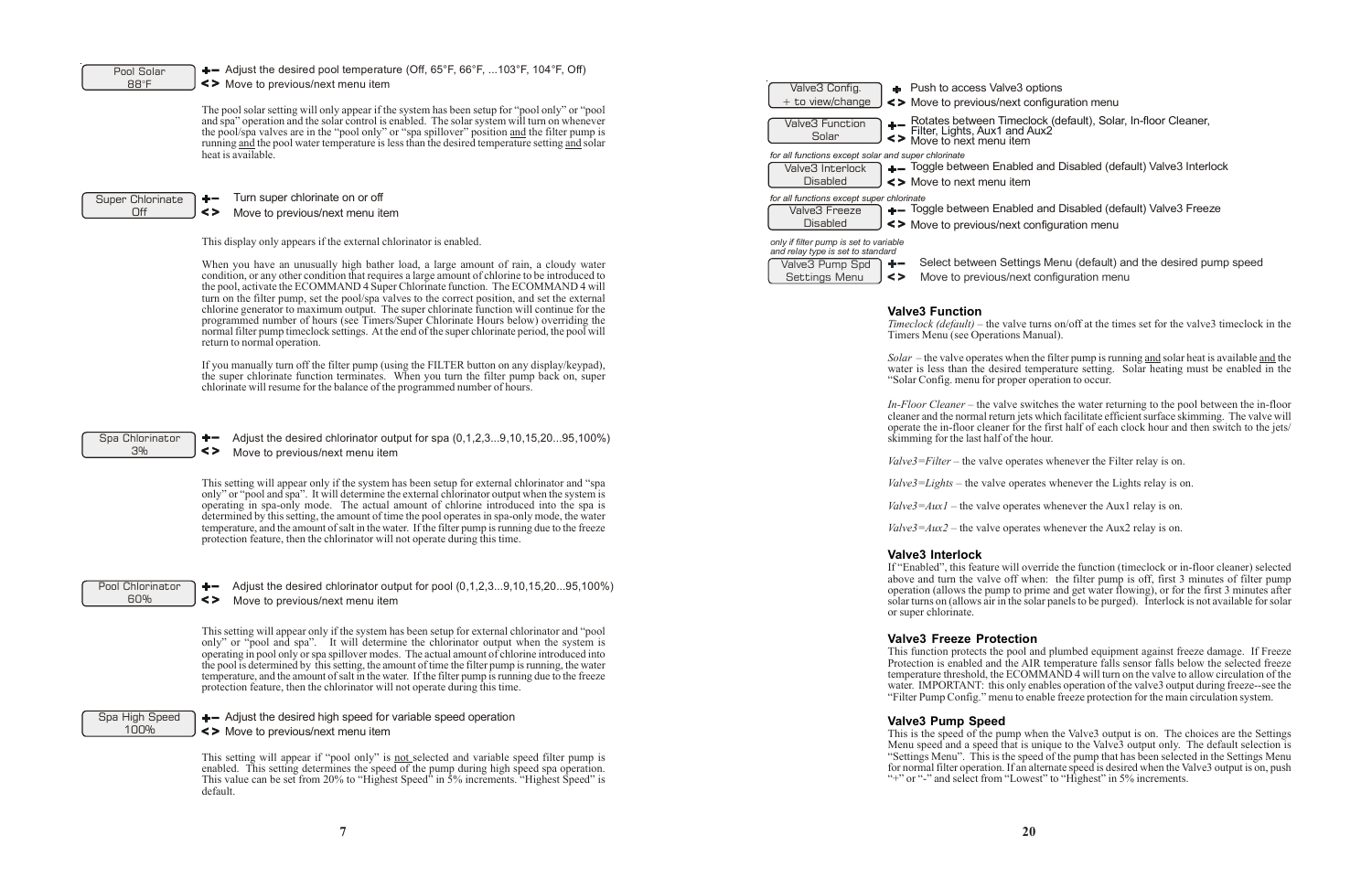This function controls the backlight on the display. If the "60 seconds" option is selected, then the backlight will automatically turn off 60 seconds after the last key is pressed and will ssed.

In only applies to the display keypad that you are currently not be affected. In other words, you need to individually set this option for each display/keypad in the system.

**19**

| Countdown Timer – the aux relay will turn on when the AUX button is pressed and then will<br>turn off automatically after a programmed time (see Timers Menu, Operation Manual). The<br>AUX button can also be used to turn the output off.                                                                                                                                                                                                                 | Spa Low Speed<br>+- Adjust the desired low spee<br>50%<br><> Move to previous/next men                                                |
|-------------------------------------------------------------------------------------------------------------------------------------------------------------------------------------------------------------------------------------------------------------------------------------------------------------------------------------------------------------------------------------------------------------------------------------------------------------|---------------------------------------------------------------------------------------------------------------------------------------|
| Low Speed of a 2-speed Filter Pump – the ECOMMAND 4 will operate the aux relay whenever<br>the low speed operation of the filter pump is required. It is very important that the "2-speed"<br>filter pump option be selected under the "Filter Config." Menu for proper operation.                                                                                                                                                                          | This setting will appear if "pool of<br>enabled. This setting determines the<br>This value can be set from "Lowest"                   |
| Timeclock – the aux relay will turn-on and turn-off at the times set for the aux1 timeclock in<br>the Timers Menu. The AUX button can also be used to turn the output on and off.                                                                                                                                                                                                                                                                           | Pool High Speed<br>$+$ - Adjust the desired high spe                                                                                  |
| Solar – the aux relay operates a solar booster pump which will turn on when the filter pump<br>is running and solar heat is available and the water is less than the desired temperature<br>setting. It is important to note that "Solar Control" must be enabled in the "Solar Config."                                                                                                                                                                    | 100%<br><> Move to previous/next men                                                                                                  |
| menu for proper operation to occur.                                                                                                                                                                                                                                                                                                                                                                                                                         | This setting will appear if "spa or<br>enabled. This setting determines the<br>operation. This value can be set from                  |
| Super Chlorinate – if "Chlorinator" is enabled, this option allows the user to start a Super<br>Chlorinate cycle when the Aux button is pressed, rather than using the Settings Menu. Note<br>that only one button can be assigned to this function.                                                                                                                                                                                                        | Speed" is default.                                                                                                                    |
| <b>Aux1 Relay</b><br>This feature allows the user to select either "Standard" (default) or "Dimmer" type relay for                                                                                                                                                                                                                                                                                                                                          | Pool Low Speed<br>+- Adjust the desired low spee<br>50%<br><> Move to previous/next men                                               |
| the Aux1 output. The optional AQL-DIM dimmer kit must be installed if "Dimmer" is desired.<br>When "Dimmer" is selected, and the Aux1 output is manually turned on, the "+" and "-"<br>buttons adjust the level from 20% to 100% (default). The level is saved for the next time the<br>aux1 output is turned from off to on.                                                                                                                               | This setting will appear if "spa or<br>enabled. This setting determines the<br>operation. This value can be set from                  |
| <b>Aux1 Interlock</b><br>If "Enabled", this feature will override the function (Manual On/Off, Countdown Timer,                                                                                                                                                                                                                                                                                                                                             | default.                                                                                                                              |
| Timeclock), selected above and turn the aux1 off when: filter pump is off, first 3 minutes of<br>filter pump operation (allows the pump to prime and get water flowing), when the pool/spa<br>suction return valves are in any position other than "pool only", or for the first 3 minutes<br>after solar turns on (allows air in the solar panels to be purged). Interlock is not available for                                                            | Adjust the current day of t<br>Set Day and Time<br>$+ -$<br>Wednesday 10:37P<br>$\left\langle \right\rangle$<br>Move to hours setting |
| solar, low speed filter pump, super chlorinate or dimmer.<br><b>Aux1 Freeze Protection</b>                                                                                                                                                                                                                                                                                                                                                                  | Adjust the current hour (in<br>Set Day and Time<br>$+ -$<br>Wednesday 10:37P<br>$\leq$<br>Move to minutes setting                     |
| This function protects the pool, plumbing, and equipment against freeze damage. If Freeze<br>Protection is enabled and the AIR temperature sensor falls below the selected freeze<br>temperature threshold, the ECOMMAND 4 will turn on the aux relay to circulate the water.<br>IMPORTANT: this only enables operation of the AUX output during freeze-see the "Filter"<br>Pump Config." menu to enable freeze protection for the main circulation system. | Adjust the current minute<br>Set Day and Time<br>$+ -$<br>Wednesday 10:37P<br>$\leq$<br>Move to previous/next me                      |
| <b>Aux1 Pump Speed</b><br>This is the speed of the pump when the Aux1 output is on. The choices are the Settings                                                                                                                                                                                                                                                                                                                                            | Use this function to set the current of<br>the automatic timeclock functions of<br>the default menu.                                  |
| Menu speed and a speed that is unique to the Aux1 output only. The default selection is<br>"Settings Menu". This is the speed of the pump that has been selected in the Settings Menu<br>for normal filter operation. If an alternate speed is desired when the Aux1 output is on, push<br>"+" or "-" and select from "Lowest" to "Highest" in 5% increments.                                                                                               | The ECOMMAND 4 is designed to 1<br>than 7 days. If power has been off for                                                             |
|                                                                                                                                                                                                                                                                                                                                                                                                                                                             | +- Toggle between Always On<br>Display Light<br>On for 60 sec<br><> Move to previous/next ment                                        |
|                                                                                                                                                                                                                                                                                                                                                                                                                                                             | This function controls the backlight<br>then the backlight will automatically<br>stay off until next time a key is press              |
|                                                                                                                                                                                                                                                                                                                                                                                                                                                             | Note that the Display Light selection<br>using. Other display/keypads will n                                                          |

### ed for variable speed operation nu item

only" is not selected and variable speed filter pump is the speed of the pump during low speed spa operation. t Speed" to 50% in 5% increments.  $50\%$  is default.

### eed for variable speed operation nu item

only" is not selected and variable speed filter pump is he speed of the pump during high speed pool or spillover om 20% to "Highest Speed" in 5% increments. "Highest

### ed for variable speed operation nu item

only" is not selected and variable speed filter pump is he speed of the pump during low speed pool or spillover from "Lowest Speed" to 50% in  $5\%$  increments. 50% is

- the week
- 
- ncluding AM/PM if applicable)
- 
- 
- enu item

day of the week and time. These values are used for all of the ECOMMAND 4 and are also displayed as part of

Reep the clock running during power outages lasting less for longer than 7 days, then the time may have to be reset.

and On for 60 sec.

nu item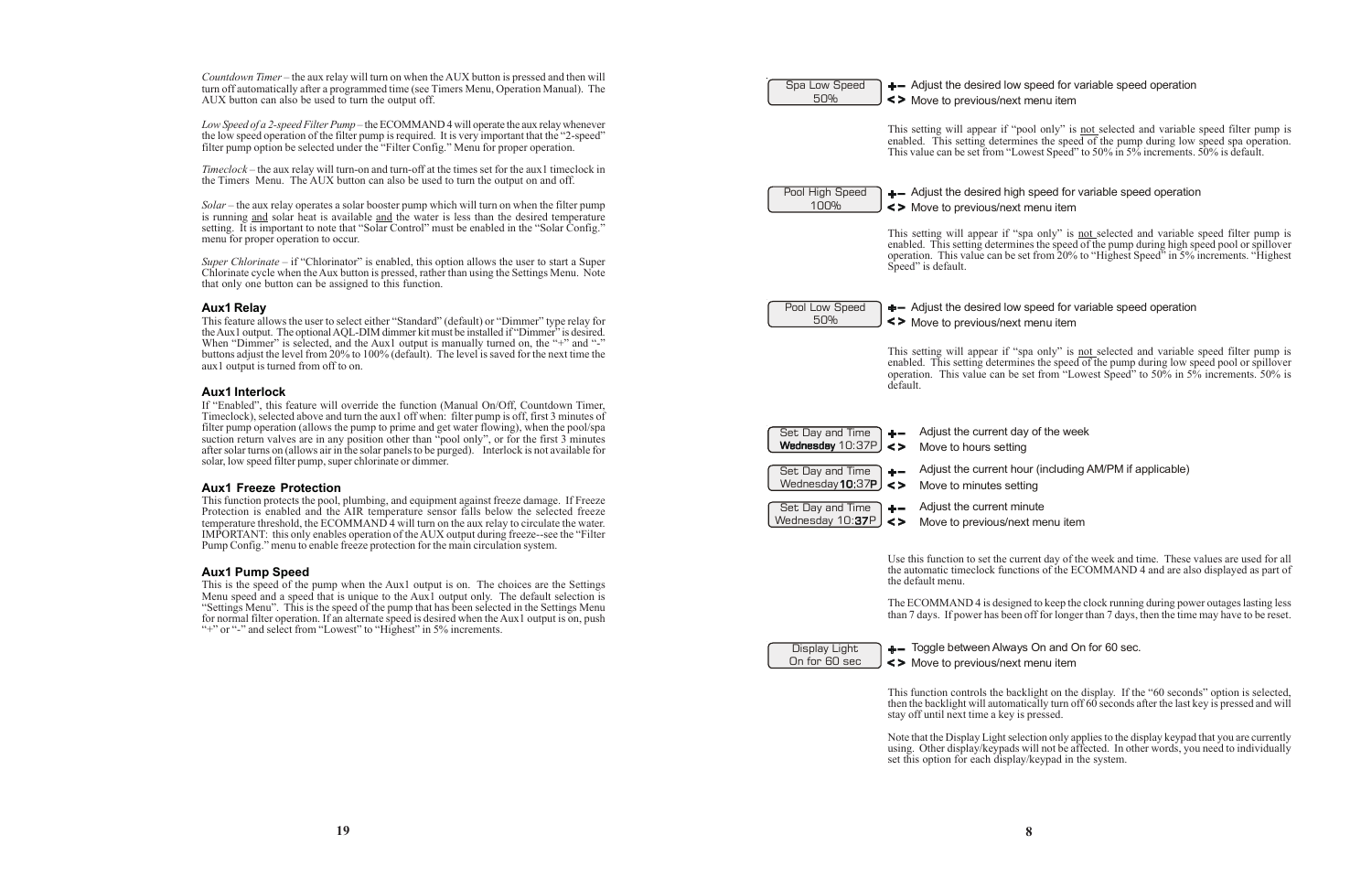options ext configuration menu

item nual On/Off (default), Countdown Timer,<br>neclock, Solar, and Super Chlorinate

andard (default) and Dimmer item or previous/next configuration menu

abled and Disabled (default) Aux1 Interlock item

abled (default) and Disabled Aux1 Freeze ext configuration menu

ettings Menu (default) and the desired pump speed /next configuration menu

### Beeper Enabled

+- Toggle between Enabled (default) and Disabled Beeper

Move to next menu item

When "Enabled", the keypad will beep every time a key is pressed. If this audible indication is not desired, select "Disabled".

NOTE: This function is not supported on all display/keypads. If the "Enabled" selection is not blinking, then the current software revision of that particular keypad/display does not support the option and it will default to Beeper Enabled.

This function only applies to the display/keypad that you are currently using. You need to set this option for each display/keypad in your system.

| <b>Teach Wireless</b><br>$+$ to start          | + Push to start process<br><> Move to previous/next menu item             |
|------------------------------------------------|---------------------------------------------------------------------------|
| Press and hold<br>wireless button              | Press any button on wireless remote<br><> Move to previous/next menu item |
| Teach Wireless<br>Successful                   | <> Move to previous/next menu item                                        |
| <b>Teach Wireless</b><br><b>NOT Successful</b> | <> Move to previous/next menu item                                        |
| Teach Wireless<br>Base NOT Found               | <> Move to previous/next menu item                                        |

**Wireless** Channel: 1

*Super Chlorinate* – if "Chlorinator" is enabled, this option allows the user to start a Super Chlorinate cycle when the Lights button is pressed, rather than using the Settings Menu. Note that only one button can be assigned to this function.

This menu will only appear if a wireless base station is connected to the ECOMMAND 4. Perform this procedure each time a wireless remote control is added to the ECOMMAND 4 system. During this procedure the wireless remote "learns" and remembers the ID code for the wireless base station connected to this particular ECOMMAND 4 unit and will reject messages with any other ID codes. If "Base NOT found" is displayed, then the ECOMMAND 4 can not communicate with the transmitter/receiver base station attached to the main unit. If "NOT Successful" is displayed, then the base station did not receive a signal from the remote control. This may be due to the distance between the Base Receiver and the remote device being too great or may be due to interference caused by other RF equipment operating in the neighborhood. Try changing the channel and then repeat the "Teach Wireless" command.

Reteach all wireless units  $\div$  Push to confirm the channel change

 $\leftarrow$  Change the desired wireless channel (1 - 5)

- If channel is changed, move to confirmation menu If channel is not changed, move to previous/next menu item
- Confirm Change: + to proceed
- Move to previous/next menu item
- Move to previous (Teach Wireless) menu

This setting changes the channel to be used by the wireless base station and remote(s). If the channel is changed and confirmed, all of the wireless remotes will have to be retaught. This menu will only appear if a wireless base station is connected to the ECOMMAND 4.

### **Lights Relay**

This feature allows the user to select either "Standard" (default) or "Dimmer" type relay for the Lights output. The optional AQL-DIM dimmer kit must be installed if "Dimmer" is desired. When "Dimmer" is selected, and the Lights output is manually turned on, the "+" and "-" buttons adjust the level from 20% to 100% (default). The level is saved for the next time the lights are turned from off to on.

### **Lights Interlock**

If enabled, this feature will override the function (Manual On/Off, Countdown Timer, Timeclock) selected above and turn the lights relay off when: filter pump is off, first 3 minutes of filter pump operation (allows the pump to prime and get water flowing), when the pool/spa suction return valves are in any position other than "pool only", or for the first 3 minutes after solar turns on (allows air in the solar panels to be purged). Interlock is not available for solar, low speed filter pump, super chlorinate or dimmer.

### **Lights Freeze Protection**

This function helps protect equipment that is wired to the lights relay against freeze damage. If Freeze Protection is enabled and the AIR temperature sensor falls below the selected freeze temperature threshold, the ECOMMAND 4 will energize the lights relay. IMPORTANT: this only enables operation of the lights relay during freeze--see the "Filter Pump Config." menu to enable freeze protection for the main circulation system.

### **Lights Pump Speed**

This is the speed of the pump when the Lights output is on. The choices are the Settings Menu speed and a speed that is unique to the Lights output only. The default selection is "Settings Menu". This is the speed of the pump that has been selected in the Settings Menu for normal filter operation. If an alternate speed is desired when the Lights output is on, push "+" or "-" and select from "Lowest" to "Highest" in 5% increments.

*NOTE: The configuration parameters for the Aux2 output are the same as shown below for Aux1.*

|    | Push to access Aux<br><> Move to previous/no                                                                                                                                                                                                                 |
|----|--------------------------------------------------------------------------------------------------------------------------------------------------------------------------------------------------------------------------------------------------------------|
| <> | Rotates between Man<br>Low Speed- Filter, Tim<br>Move to next menu                                                                                                                                                                                           |
|    | $+$ Toggle between Sta<br><> Move to next menu                                                                                                                                                                                                               |
|    | for all functions except dimmer relay, solar<br>+- Toggle between Ena<br><> Move to next menu                                                                                                                                                                |
|    | +- Toggle between Ena<br><> Move to previous/ne                                                                                                                                                                                                              |
| <> | Select between S<br>Move to previous/                                                                                                                                                                                                                        |
|    | <b>WARNING: Do not use the ECOM</b><br>Swimmers may become entrapped und                                                                                                                                                                                     |
|    | for manual on/off, countdown<br>timer and timeclock functions<br>super chlorinate, and low speed<br>for all functions except dimmer relay.<br>super chlorinate, and low speed<br>only if filter pump is set to variable<br>and relay type is set to standard |

### ! *WARNING: Do not use the ECOMMAND 4 to control an automatic pool cover. Swimmers may become entrapped underneath the cover.*

# **Aux1 Function**

*Manual On/Off (default)*—the aux relay will alternate between turning on and off when the aux button is pressed. There is no automatic control logic.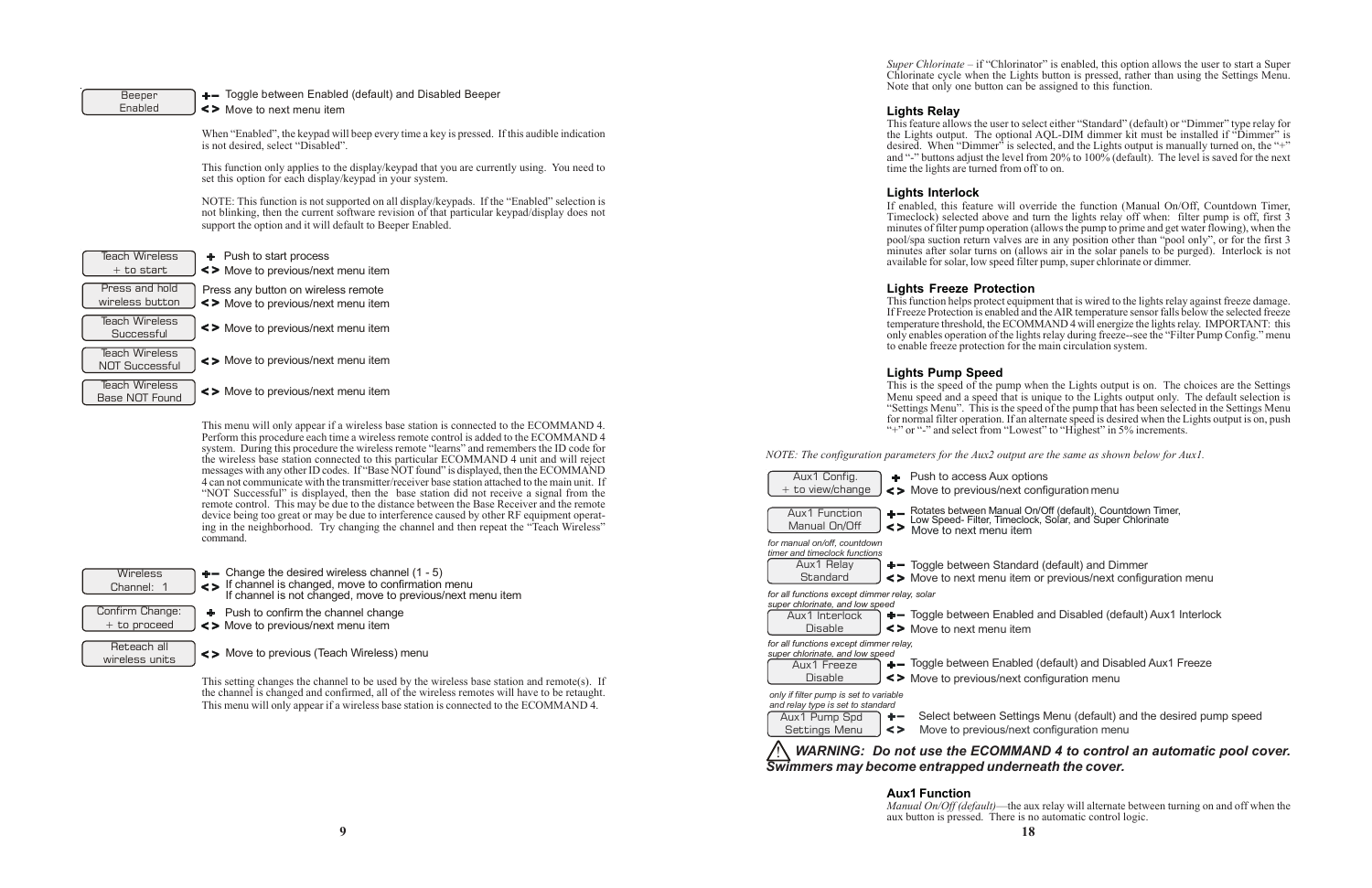## **Timers Menu**

Each timeclock has a single on/off program per day. All of the timeclocks are setup (Configuration Menu) either as "all days" or "weekends/weekdays". If "weekends/weekdays" are selected, you will need to program on times for both weekdays and weekends and off times for both weekdays and weekends, even if you want them to be the same. All times are adjusted in 15 minute increments (9:00A, 9:15A, 9:30A, etc.). If you program the on time equal to the off time ("10:00A to 10:00A") the output will NEVER turn on. If you want to disable a timeclock, you can set the on time equal to the off time and you will notice the times disappear and the display simply shows "Off". If, at a later time, you wish to re-activate the timeclock, simply press either the "+ $\overline{r}$ " or "-" buttons to go back to a normal timeclock programming display.

The Timers Menu allows you to set all timeclock and countdown timers which control the automatic operation of your pool/spa system.

The Countdown timer is programmed in increments of 5 minutes from "Manual On/Off" (0 minutes) to a maximum of "21:00" (21 hours). When "Manual On/Off" is displayed, the countdown timer is disabled and the output will be manually controlled. When a countdown timer is equal or greater than "0:05", pressing the appropriate output button will turn the output on and start the timer. Pressing the button again will turn the output off or, when the programmed time has elapsed, the output will automatically turn off.

> For one speed pumps, this is the first filter timeclock and will determine the normal hours of filtration for the pool. For pool/spa combination systems with spillover enabled, the valves will automatically switch to spillover mode at the start of the filtration period. For all other systems, the valves will switch to the pool-only position. Refer to the text above for general notes regarding timeclock programming.

> For two speed or variable speed pumps, this setting will be the period of time when the pump runs at high speed (the word "Filter T1" in the display will be replaced with "Filter Hi"). There is a separate timeclock for the low speed operation (see "Filter T2" below). If the high speed and low speed periods overlap, then the pump will operate in low speed during the overlap period.

> There are several reasons the filter pump may be running at times other than the timeclock period set above. These include super-chlorination, spa operation, manual operation, heater cooldown, freeze protection and "solar-extend".

*f or all functions except dimmer relay,* super chlo

For one speed pumps, this is the second filter timeclock

Move between start and stop times & to previous/next menu item



Move between start and stop times & to previous/next menu item

Move between start and stop times & to previous/next menu item

Move between start and stop times & to previous/next menu item



Move between start and stop times & to previous/next menu item

Move between start and stop times & to previous/next menu item

### **Solar Priority**

If both "Solar Control" and "Heater Control" are enabled, the Solar Priority feature will keep the conventional heater off whenever solar heat is available. This provides the most cost effective way of heating the pool. When solar heat is not available, the conventional heater will operate normally.

### **Allow Low Speed**

This menu only appears if the pool filter is configured for 2-speed or variable speed operation. During default operation, high speed mode is used whenever the solar heater is on. If Allow Low Speed is enabled, low speed pump operation will be allowed during solar heating except for the first 3 minutes after solar heat turns on.

| Lights Pump Spd |       |
|-----------------|-------|
| Settings Menu   | 1 < > |

Select between Settings Menu (default) and the desired pump speed Move to previous/next configuration menu

*only if filter pump is set to variable and relay type is set to standard*

| Lights Config.         | ÷  |
|------------------------|----|
| + to view/change       | <> |
|                        |    |
| <b>Lights Function</b> |    |

| Lights Relay |    |
|--------------|----|
| Standard     | <> |

Push to access Lights options

Rotates between Manual On/Off (default), Countdown Timer, Low Speed- Filter, Timeclock, Solar, and Super Chlorinate Move to next menu item

Toggle between Standard (default) and Dimmer

Move to previous/next configuration menu

Move to next menu item or previous/next configuration menu

| ci cinomiale, and iow speca |    |
|-----------------------------|----|
| Lights Freeze               |    |
| <b>Disable</b>              | <> |

| Manual On/Off                | J <> |  |
|------------------------------|------|--|
| for manual on/off, countdown |      |  |

| <u>_</u><br>⊢<br>. . |  |
|----------------------|--|
|                      |  |

Toggle between Enabled and Disabled (default) Lights Interlock Move to next menu item

| super chlorinate, and low speed |       |  |
|---------------------------------|-------|--|
| Lights Interlock                | $+ -$ |  |
| <b>Disable</b>                  | ∣ < > |  |

Toggle between Enabled and Disabled (default) Lights Freeze Move to next menu item or previous/next configuration menu

*f or all functions except dimmer relay, solar*

*timer and timeclock functions*

### **Lights Function**

Although designated as the "Lights" output, the function of the lights relay is similar to the aux1 and aux2 relays. If pool lights are wired to the lights relay, some options including Solar function, Low Speed of a 2-Speed Filter Pump, Lights Interlock and Lights Freeze Protection will not be necessary and should be disabled. If no pool lights are used, the lights relay can be used to control other pool devices that may require these options. The function of each option is shown below.

*Manual On/Off (default)*—the lights relay will alternate between turning on and off when the LIGHTS button is pressed. There is no automatic control logic.

*Countdown Timer*—the lights relay will turn on when the LIGHTS button is pressed. The lights relay will turn off automatically after a programmed time (see Timers Menu in Operation Manual). The LIGHTS button can also be used to turn the output off.

*Low Speed of a 2-speed Filter Pump* – the ECOMMAND 4 will turn on the lights relay whenever the low speed operation of the filter pump is required. It is very important that the "2-speed" filter pump option be selected under the "Filter Config." Menu for proper operation.

*Timeclock* – the lights relay will turn-on and turn-off at the times set for the lights timeclock in the Timers Menu (see Timers Menu in Operation Manual). The LIGHTS button can also be used to turn the output on and off.

*Solar* – the lights relay can operate a solar booster pump which will turn on when the filter pump is running and solar heat is available and the water is less than the desired temperature setting. It is important to note that "Solar Control" must be enabled in the "Solar Config." menu for proper operation to occur.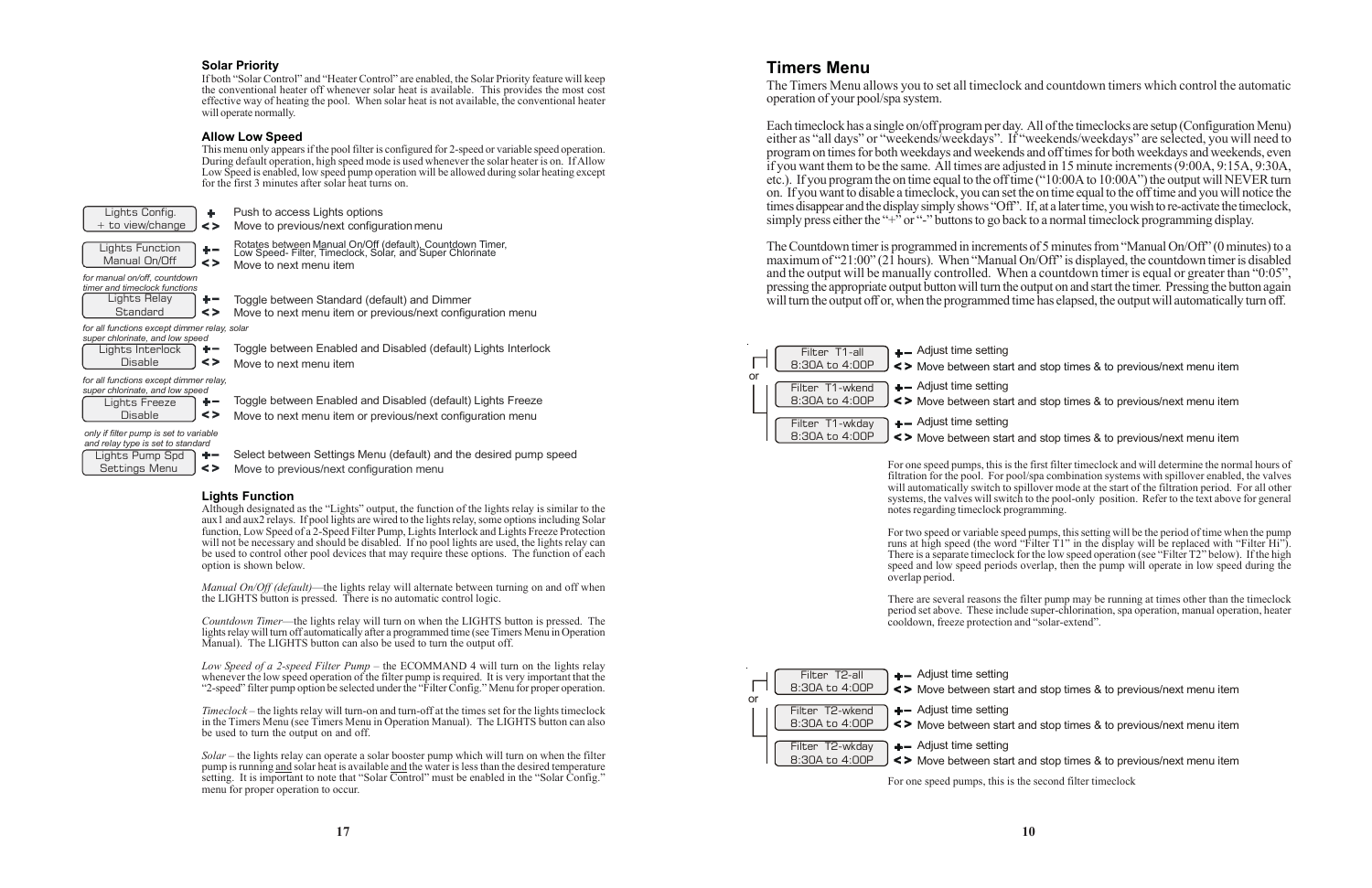lar options next configuration menu

abled and Disabled (default) Solar item or previous/next configuration menu

abled and Disabled (default) Solar Extend item

abled and Disabled (default) Solar Priority item

abled and Disabled (default) iu item or previous/next configuration menu

For two speed or variable speed pumps, this timeclock will set the normal time period for **filter pump low speed operation** (the word "Filter T2" in the display will be replaced with "Filter Lo"). If the filter pump was off prior to the start of this time period, the filter pump will first turn on at high speed for 3 minutes to prime and establish water flow. Afterwards, it will drop down to low speed for the remainder of the programmed low speed time period. While this time clock will override the high speed timeclock (see above), there are several reasons why the pump will automatically switch to high speed operation during this programmed time period. These include manual operation, spa operation, or heating operation. Refer to page 10 for general notes regarding timeclock programming.

This menu is only available if the system has been setup for "pool and spa". During the programmed spa time, the ECOMMAND 4 will turn on the filter pump and move the pool/spa valves into the "spa-only" position. The heater will automatically heat the spa up to the programmed spa temperature (page 6). This programmed spa operation will take precedence over all other automatic functions, only manual operation of the filter button or pool/spa valve button will override this function.

If your pool has a separate jet pump or blower controlled by Aux1 and/or Aux2 , you will have to program those separately (see page 12).

This menu will appear only if the Lights are configured for countdown timer. This setting is the time after you manually turn on the lights until the ECOMMAND 4 automatically turns off the lights. You can also manually turn off the lights at an earlier time by pressing the LIGHTS button. If the Lights relay is on during the programmed off time, it may be because of freeze protection.

Move between start and stop times & to previous/next menu item

 $+$  Adjust time setting

| or | Lights-all<br>8:00P to 11:00P   | $\leftarrow$ Adjust time setting<br><> Move between start and stop times & to previous/next menu item                                                                                                                     |
|----|---------------------------------|---------------------------------------------------------------------------------------------------------------------------------------------------------------------------------------------------------------------------|
|    | Lights-wkend<br>8:00P to 11:00P | $+-$ Adjust time setting<br><> Move between start and stop times & to previous/next menu item                                                                                                                             |
|    | Lights-wkday<br>8:00P to 11:00P | $+$ - Adjust time setting<br><> Move between start and stop times & to previous/next menu item                                                                                                                            |
| or |                                 | This menu will appear only if the Lights are configured for timeclock. The lights will turn on<br>and off at the designated times. The only override on this function is manual on/off control<br>by the "Lights" button. |
|    | Lights-CountDn<br>0:20          | $\leftarrow$ Adjust time setting (Manual On/Off, 0:05, 0:10, 0:015)<br><> Move to previous/next menu item                                                                                                                 |



 $+-$  Adjust time setting

Move between start and stop times & to previous/next menu item

 $+$  - Adjust time setting

 $\leq$  Move between start and stop times & to previous/next menu item

### **Heater Cooldown**

This feature ensures that the heater cools down before water circulation is stopped. When enabled, the ECOMMAND 4 will continue to run the filter pump for 5 minutes after the heater turns off. During this period the filter pump LED will flash and also a "Heater Cooldown, X:XX remaining" message will scroll on the display.

When the filter pump is running and the heater is on: Pressing the "Filter" button once will cause the heater to turn off, but the filter pump will continue to run for heater cooldown (filter LED flashing and message on display). Pushing the filter button a second time will override the heater cooldown operation and turn the filter pump off.

### **Heater Extend**

If "Enabled", the filter extend logic keeps the filter pump running beyond the normal turn-off time until the pool (or spa) is heated up to the desired temperature setting (see Settings Menu). Heater extend will NOT cause the filter pump to turn on, it will only delay the turn off time when the heater is operating.

### **Allow Low Speed**

This menu only appears if the filter is configured for 2-speed or variable speed operation. During default operation, high speed mode is used whenever the heater is on. If Allow Low Speed is enabled, low speed will be allowed even if the heater is on.

| Solar Config.<br>+ to view/change                                                                   | $+$ $-$ | Push to access sola<br><> Move to previous/n |
|-----------------------------------------------------------------------------------------------------|---------|----------------------------------------------|
| Solar<br>Disabled                                                                                   |         | +- Toggle between En<br><> Move to next menu |
| if "Solar" is enabled<br>Solar-Extend<br>Disabled                                                   |         | +- Toggle between En<br><> Move to next menu |
| if "Solar" is enabled<br>Solar Priority<br>Disabled                                                 |         | +- Toggle between En<br><> Move to next menu |
| if "Solar" is enabled and<br>"1-speed Filter" is not selected<br>Allow Low Speed<br><b>Disabled</b> |         | +- Toggle between En<br><> Move to next menu |

### **Solar**

If the solar control logic is "Enabled", several additional steps must be taken to ensure proper operation of the solar system. If the solar is operated by a valve, then the Valve3 output must be setup for solar logic. If the solar is operated by a pump, then one of the AUX relays must be set up for solar logic. Also, the "solar" temperature sensor must be installed. This sensor is typically mounted near the collector array and is used to sense whether sufficient solar heat is available.

If solar is "Enabled", the valve or solar pump relay will turn on when the water temperature is less than the desired temperature setting AND the solar sensor is hotter than the water. The desired temperature is in the "Settings Menu". If applicable, the homeowner will be prompted to enter separate pool and spa desired temperature settings. Depending on the position of the pool/spa suction valve, the proper temperature setting will be used.

### **Solar Extend**

If "Enabled", the filter extend logic keeps the filter pump running beyond the normal turn-off time if solar heat is still available. When solar heat is no longer available, both the solar valve/pump and filter pump will turn off simultaneously. Solar extend will NOT cause the filter pump to turn on, it will only delay the turn off time when solar is operating.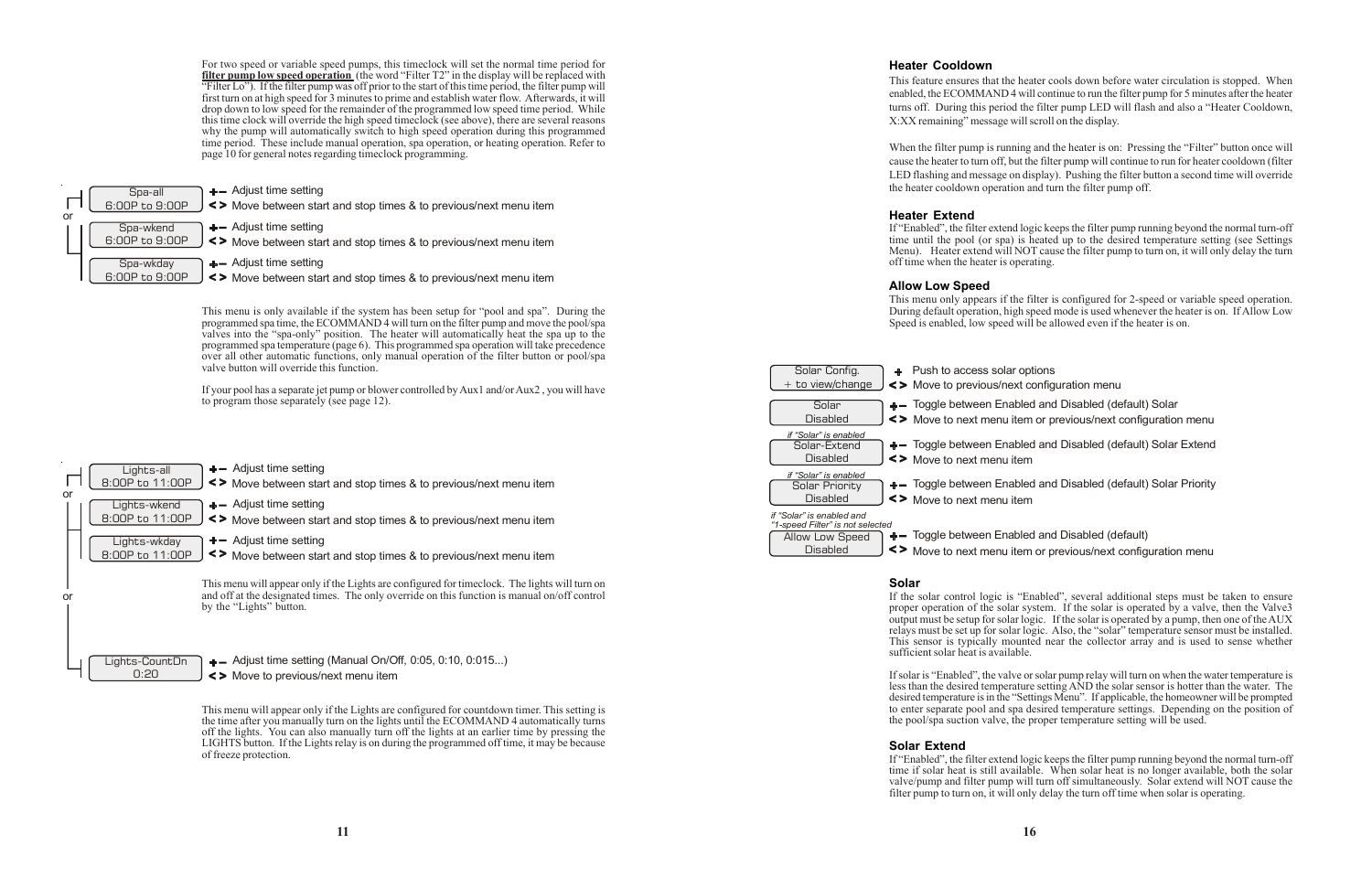This menu will appear only if the Aux1 is configured for timeclock. The Aux output will turn on and off at the designated times. If the Aux relay is off during the programmed on time note that some pool equipment (example pressure side pool cleaner) can only be operated when the filter pump is running and the pool/spa valves are in the pool-only position—the ECOMMAND 4 will keep the relay off until these other conditions are suitable for operation. If the Aux relay is on during the programmed off time, it may be because of freeze protection.

 $+-$  Adjust time setting (Manual On/Off, 0:05, 0:10, 0:15...)

This menu will appear only if the Aux1 is configured for countdown timer. This setting is the time after you manually turn on the Aux relay until the ECOMMAND 4 automatically turns off the relay. You can also manually turn off the relay at an earlier time by pressing the AUX1

This menu will appear only if Valve3 is configured for timeclock. The valve will rotate on and off at the designated times. There is no manual override. If the Valve3 relay is on during the programmed off time, it may be because of freeze protection.



24 hours



# Adjust Superchlorination period (1 - 96 hours)

Move to previous/next menu item

*If external chlorination is enabled.* For larger pools or when you have an unusually high bather load, a large amount of rain, a cloudy water condition, or any other condition that requires a large amount of chlorine to be introduced to the pool, adjust the Superchlorination period to provide adequate chlorination. Smaller pools require less hours of Superchlorination.

Move between start and stop times & to previous/next menu item

Move between start and stop times & to previous/next menu item

Move between start and stop times & to previous/next menu item

or

or

Move between start and stop times & to previous/next menu item

### Heater1 Config.  $+$  to view/change

- + Push to access heater options
- Move to previous/next configuration menu
- Heater1 Disable Heater1 Cooldown *if "Heater1" is enabled*
- **Disabled** Heater1 Extend *if "Heater1" is enabled*
- **Disabled**
- *if "Heater1" is enabled and 1-speed filter pump is not selected*
- Allow Low Speed
	- **Disabled**

Move between start and stop times & to previous/next menu item

- 
- **+** Toggle between Enabled and Disabled (default) Heater 1
- Move to next menu item or previous/next configuration menu
- +- Toggle between Enabled and Disabled (default) Heater 1 Cooldown
- Move to next menu item
- +- Toggle between Enabled and Disabled (default) Heater 1 Extend
- Move to previous/next configuration menu

**+** Toggle between Enabled and Disabled (default)

Move between start and stop times & to previous/next menu item

or

For the Hayward Tristar variable speed pump: The Filter relay is used to supply input power to the VSC pump control. The relay will be on when the filter pump output is on. When the filter pump output is off, the relay will be off. On , off and speed is controlled by commands sent to the pump.

### **Lowest Speed**

This is the lowest speed that the variable speed pump is allowed to run at. It is used as the lower limit in the Low Speed Settings Menu. Set lowest speed from 10% (default) to 50%.

### **Highest Speed**

This is the highest speed that the variable speed pump is allowed to run at. It is used as the upper limit in the High Speed Settings Menu. Also, this is the speed that the pump will run at during the first 3 minutes of operation anytime the pump has been off for more than 30 seconds. Set highest speed from 20% to 100% (default).

### **Freeze Protection**

Freeze protection is used to protect the pool and plumbed equipment against freeze damage. If freeze protection is enabled and the AIR temperature sensor falls below the freeze threshold (see below), the ECOMMAND 4 will turn on the filter pump to circulate the water. If "Pool and Spa" is selected in the Pool/Spa sub-menu, the valves will also alternate between the pool and spa every 30 minutes and the filter pump will turn off while the valves are turning. The chlorinator will not operate if freeze protection is the only reason the pump is running.

### **Freeze Protection Speed**

This menu only appears if freeze protection is enabled and the pump is configured for 2 speed or variable speed pump operation. This is the speed that the pump will run at during freeze protection operation. Select high (default) or low speed operation.

### **Freeze Protection Temperature**

Select the temperature to be used for freeze protection. Temperature is adjustable from 33ºF - 42ºF (1ºC - 6ºC). 38ºF (3ºC) is default. This threshold will be used for all outputs that have freeze protection enabled.

Move to next menu item or previous/next configuration menu

### **Heater1**

If the heater is "Enabled", the heater relay will turn on when the water temperature is less than the desired temperature setting and the filter pump is running. The desired temperature is in the "Settings Menu". If applicable, the homeowner will be prompted to enter separate "pool" and "spa" settings. Depending on the position of the pool/spa suction valve, the proper temperature setting will be used.